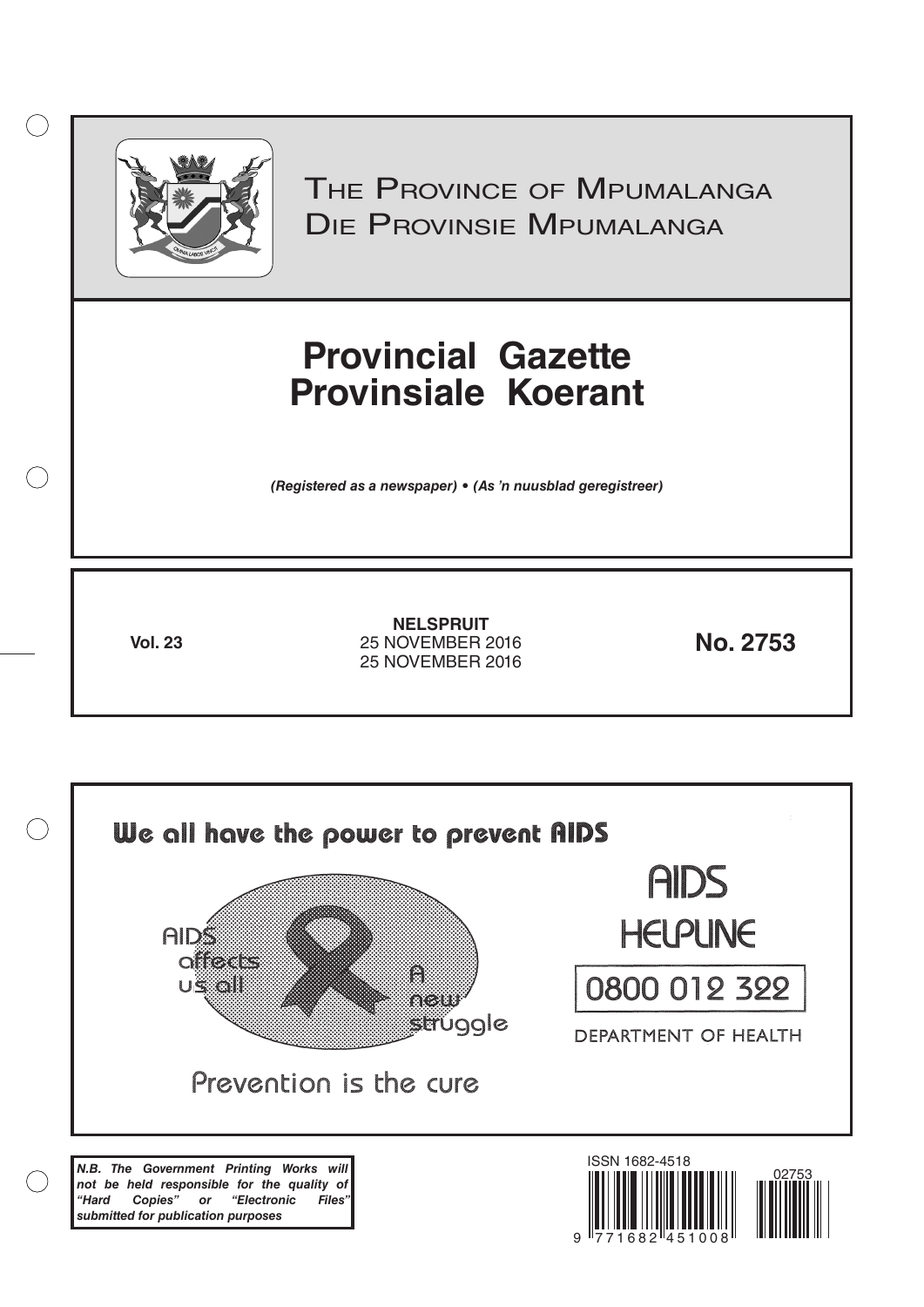This gazette is also available free online at **www.gpwonline.co.za**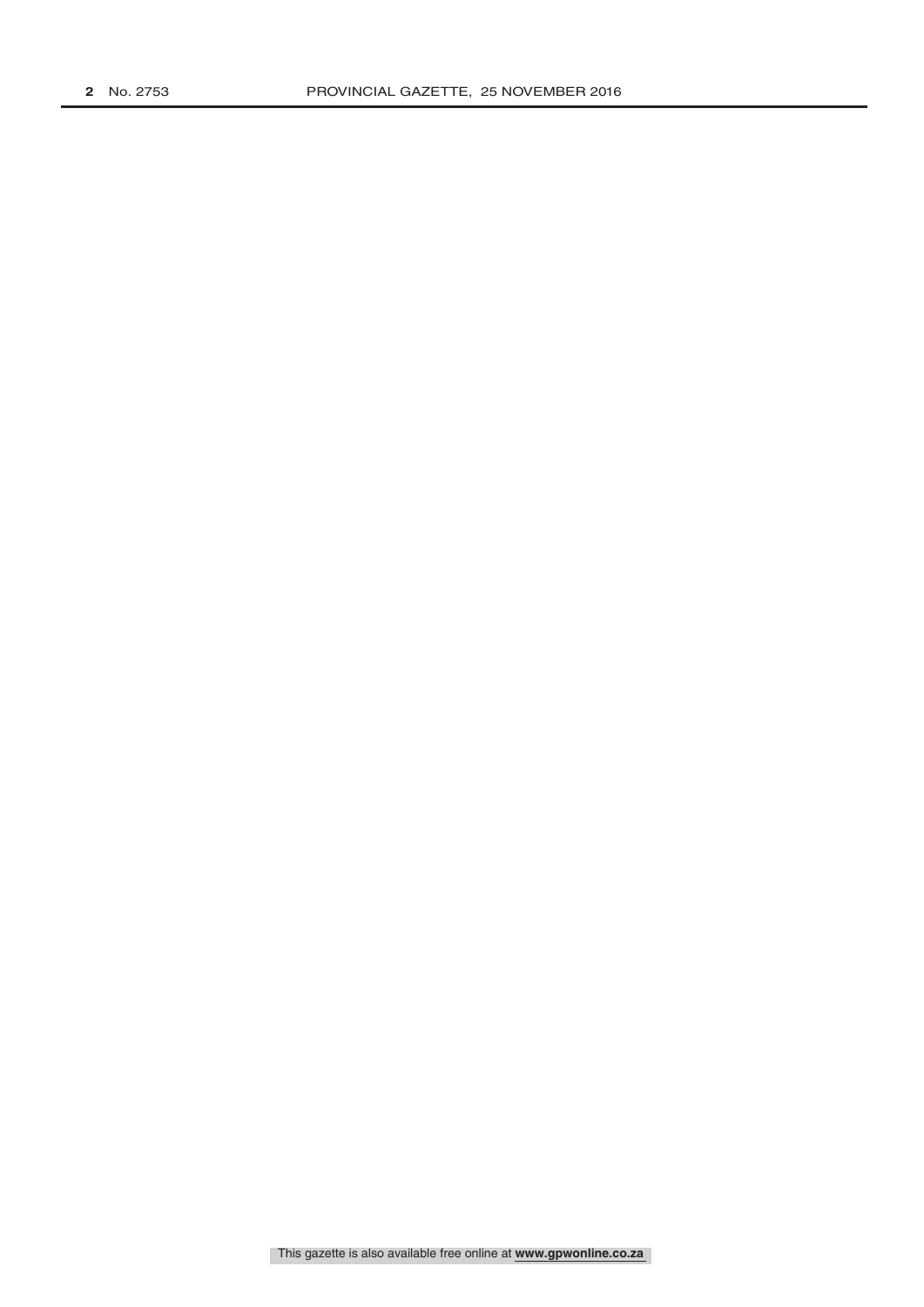## **IMPORTANT NOTICE:**

**The GovernmenT PrinTinG Works Will noT be held resPonsible for any errors ThaT miGhT occur due To The submission of incomPleTe / incorrecT / illeGible coPy.**

#### **no fuTure queries Will be handled in connecTion WiTh The above.**

#### **CONTENTS**

|     |                                                                                                             | Gazette | Page            |
|-----|-------------------------------------------------------------------------------------------------------------|---------|-----------------|
|     |                                                                                                             | No.     | No.             |
|     | <b>GENERAL NOTICES • ALGEMENE KENNISGEWINGS</b>                                                             |         |                 |
| 168 | Mpumalanga Gambling Act, 1995: Addendum to the Application for a Bingo Operator Licence                     | 2753    | 11              |
| 169 |                                                                                                             | 2753    | 11              |
| 169 |                                                                                                             | 2753    | 12 <sup>2</sup> |
|     | <b>PROVINCIAL NOTICES • PROVINSIALE KENNISGEWINGS</b>                                                       |         |                 |
| 105 | Bushbuckridge Local Municipality: Bushbuckridge Land Use Management By-law, 2014: Remainder of the Farm     |         |                 |
|     |                                                                                                             | 2753    | 12 <sup>2</sup> |
| 107 | Mpumalanga Gambling Act (5/1995) as amended: Application for a transfer of a site operator license: Buddy's |         |                 |
|     |                                                                                                             | 2753    | 13              |
|     | LOCAL AUTHORITY NOTICES • PLAASLIKE OWERHEIDS KENNISGEWINGS                                                 |         |                 |
| 122 | Bushbuckridge Land Use Management By-law, 2014: Notice in terms of section 9 (1) of the Act                 | 2753    | 14              |
| 124 | Town Planning and Townships Ordinance (15/1986): Portion of Portion 36 of the Farm Goedgedacht 228 IR       | 2753    | 15              |
| 125 | Town Planning and Townships Ordinance (15/1986): Lydenburg Extension 85 Township                            | 2753    | 16              |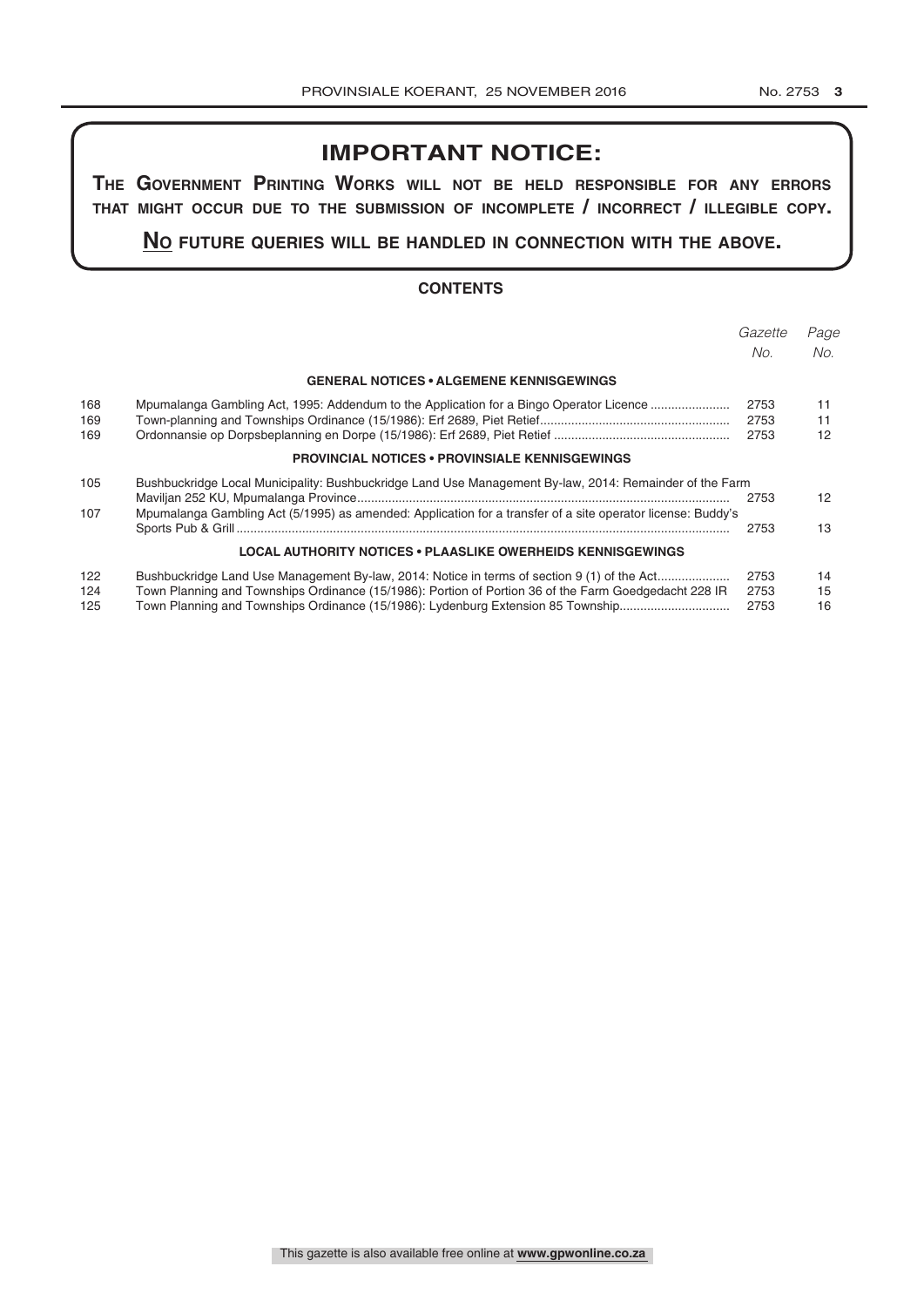### *IMPORTANT ANNOUNCEMENT*

*Closing times for the* **ORDINARY WEEKLY**  *MPUMALANGA PROVINCIAL GAZETTE*

*The closing time is 15:00 sharp on the following days:*

➤ ➤ ➤ ➤ ➤ ➤ ➤ ➤ ➤ ➤ ➤ ➤ ➤ ➤ ➤ ➤ ➤ ➤ ➤ ➤ ➤ ➤ ➤ ➤ ➤ ➤ ➤ ➤ ➤ ➤ ➤ ➤ ➤ ➤ ➤ **13 May 2016,** Friday for the issue of Friday **20 May 2016 20 May 2016,** Friday for the issue of Friday **27 May 2016 27 May 2016,** Friday for the issue of Friday **03 June 2016 03 June 2016,** Friday for the issue of Friday **10 June 2016 09 June 2016,** Thursday for the issue of Friday **17 June 2016 17 June 2016,** Friday for the issue of Friday **24 June 2016 24 June 2016,** Friday for the issue of Friday **01 July 2016 01 July 2016,** Friday for the issue of Friday **08 July 2016 08 July 2016,** Friday for the issue of Friday **15 July 2016 15 July 2016,** Friday for the issue of Friday **22 July 2016 22 July 2016,** Friday for the issue of Friday **29 July 2016 29 July 2016,** Friday for the issue of Friday **05 August 2016 04 August 2016,** Thursday for the issue of Friday **12 August 2016 12 August 2016,** Friday for the issue of Friday **19 August 2016 19 August 2016,** Friday for the issue of Friday **26 August 2016 26 August 2016,** Friday for the issue of Friday **02 September 2016 02 September 2016,** Friday for the issue of Friday **09 September 2016 09 September 2016,** Friday for the issue of Friday **16 September 2016 16 September 2016,** Friday for the issue of Friday **23 September 2016 23 September 2016,** Friday for the issue of Friday **30 September 2016 30 September 2016,** Friday for the issue of Friday **07 October 2016 07 October 2016,** Friday for the issue of Friday **14 October 2016 14 October 2016,** Friday for the issue of Friday **21 October 2016 21 October 2016,** Friday for the issue of Friday **28 October 2016 28 October 2016,** Friday for the issue of Friday **04 November 2016 04 November 2016,** Friday for the issue of Friday **11 November 2016 11 November 2016,** Friday for the issue of Friday **18 November 2016 18 November 2016,** Friday for the issue of Friday **25 November 2016 25 November 2016,** Friday for the issue of Friday **02 December 2016 02 December 2016,** Friday for the issue of Friday **09 December 2016 08 December 2016,** Thursday for the issue of Friday **16 December 2016 15 December 2016,** Thursday for the issue of Friday **23 December 2016 22 December 2016,** Thursday for the issue of Friday **30 December 2016**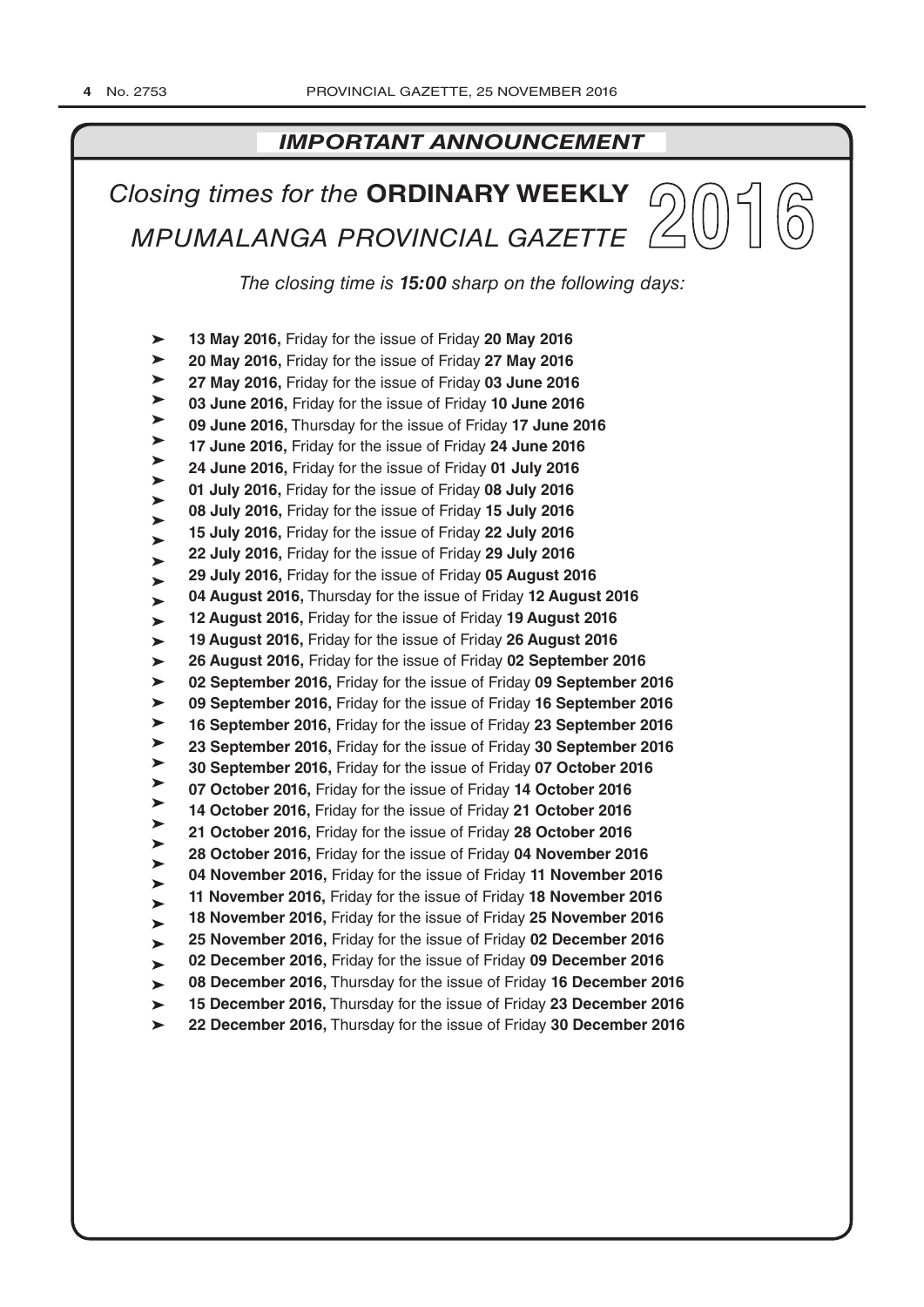## **LIST OF TARIFF RATES** FOR PUBLICATION OF NOTICES **COMMENCEMENT: 1 APRIL 2016**

#### **NATIONAL AND PROVINCIAL**

Notice sizes for National, Provincial & Tender gazettes 1/4, 2/4, 3/4, 4/4 per page. Notices submitted will be charged at R1000 per full page, pro-rated based on the above categories.

| <b>Pricing for National, Provincial - Variable Priced Notices</b> |                          |                      |  |  |  |  |  |
|-------------------------------------------------------------------|--------------------------|----------------------|--|--|--|--|--|
| <b>Notice Type</b>                                                | <b>Page Space</b>        | <b>New Price (R)</b> |  |  |  |  |  |
| Ordinary National, Provincial                                     | 1/4 - Quarter Page       | 250.00               |  |  |  |  |  |
| Ordinary National, Provincial                                     | 2/4 - Half Page          | 500.00               |  |  |  |  |  |
| Ordinary National, Provincial                                     | 3/4 - Three Quarter Page | 750.00               |  |  |  |  |  |
| Ordinary National, Provincial                                     | 4/4 - Full Page          | 1000.00              |  |  |  |  |  |

#### **EXTRA-ORDINARY**

All Extra-ordinary National and Provincial gazette notices are non-standard notices and attract a variable price based on the number of pages submitted.

The pricing structure for National and Provincial notices which are submitted as **Extra ordinary submissions** will be charged at **R3000** per page.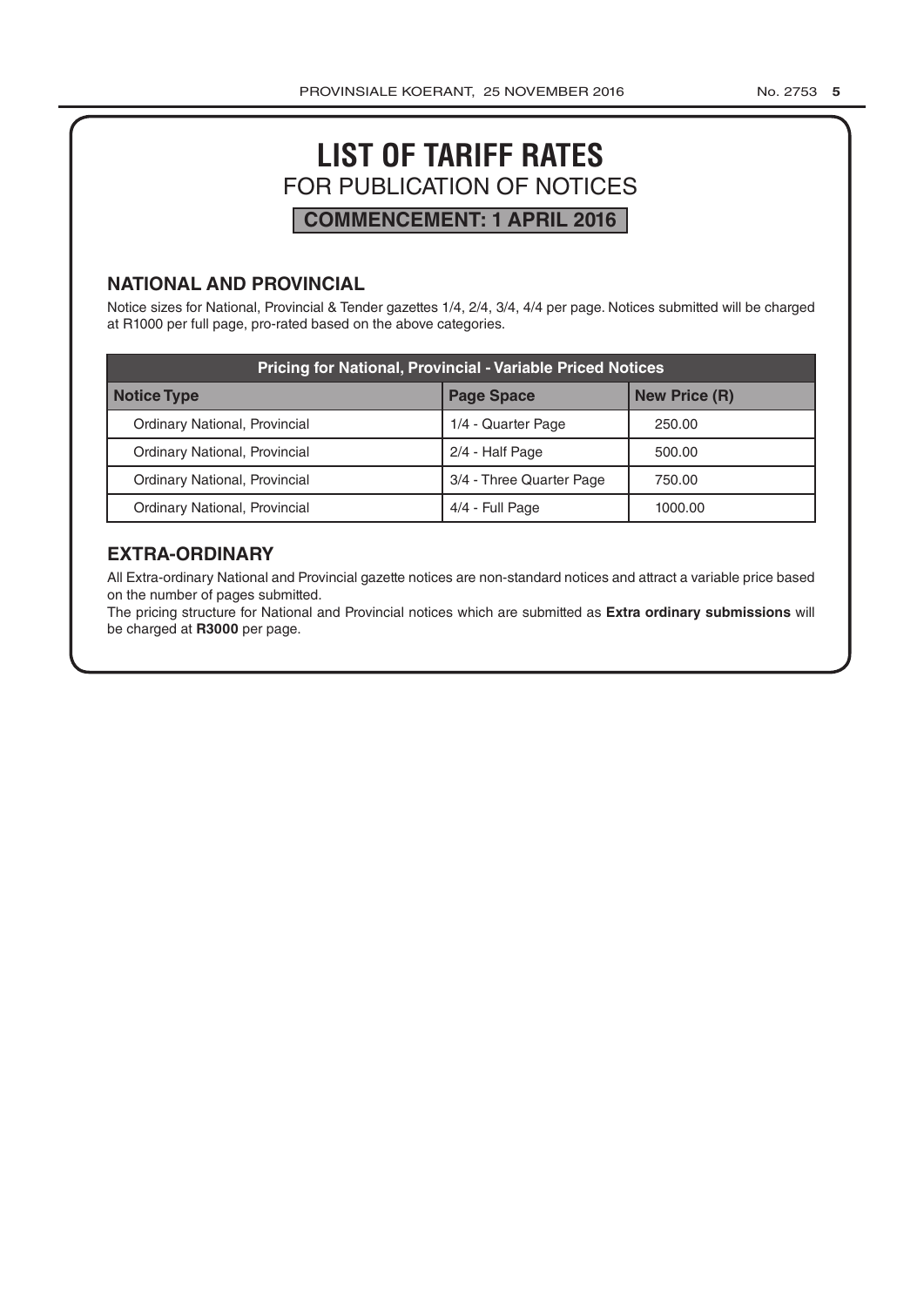The **Government Printing Works** (**GPW**) has established rules for submitting notices in line with its electronic notice processing system, which requires the use of electronic *Adobe* Forms. Please ensure that you adhere to these guidelines when completing and submitting your notice submission.

#### **Closing Times for ACCepTAnCe of noTiCes**

- 1. The *Government Gazette* and *Government Tender Bulletin* are weekly publications that are published on Fridays and the closing time for the acceptance of notices is strictly applied according to the scheduled time for each gazette.
- 2. Please refer to the Submission Notice Deadline schedule in the table below. This schedule is also published online on the Government Printing works website www.gpwonline.co.za

All re-submissions will be subject to the standard cut-off times. **All notices received after the closing time will be rejected**.

| <b>Government Gazette Type</b>                   | <b>Publication</b><br><b>Frequency</b> | <b>Publication Date</b>                              | <b>Submission Deadline</b>                              | <b>Cancellations Deadline</b>                   |
|--------------------------------------------------|----------------------------------------|------------------------------------------------------|---------------------------------------------------------|-------------------------------------------------|
| <b>National Gazette</b>                          | Weekly                                 | Friday                                               | Friday 15h00 for next Friday                            | Tuesday, 12h00 - 3 days<br>prior to publication |
| <b>Regulation Gazette</b>                        | Weekly                                 | Friday                                               | Friday 15h00, to be published<br>the following Friday   | Tuesday, 12h00 - 3 days<br>prior to publication |
| <b>Petrol Price Gazette</b>                      | As required                            | First Wednesday of<br>the month                      | One week before publication                             | 3 days prior to<br>publication                  |
| <b>Road Carrier Permits</b>                      | Weekly                                 | Friday                                               | Thursday 15h00, to be<br>published the following Friday | 3 days prior to<br>publication                  |
| Unclaimed Monies (justice,<br>labour or lawyers) | January / As<br>required<br>2 per year | Any                                                  | 15 January / As required                                | 3 days prior to<br>publication                  |
| Parliament (acts, white paper,<br>green paper)   | As required                            | Any                                                  |                                                         | 3 days prior to<br>publication                  |
| <b>Manuals</b>                                   | As required                            | Any                                                  | <b>None</b>                                             | <b>None</b>                                     |
| <b>State of Budget</b><br>(National Treasury)    | <b>Monthly</b>                         | Any                                                  | 7 days prior to publication                             | 3 days prior to<br>publication                  |
| Legal Gazettes A, B and C                        | Weekly                                 | Friday                                               | One week before publication                             | Tuesday, 12h00 - 3 days<br>prior to publication |
| <b>Tender Bulletin</b>                           | Weekly                                 | Friday                                               | Friday 15h00 for next Friday                            | Tuesday, 12h00 - 3 days<br>prior to publication |
| Gauteng                                          | Weekly                                 | Wednesday                                            | Two weeks before publication                            | 3 days after submission<br>deadline             |
| <b>Eastern Cape</b>                              | Weekly                                 | Monday                                               | One week before publication                             | 3 days prior to<br>publication                  |
| Northern Cape                                    | Weekly                                 | Monday                                               | One week before publication                             | 3 days prior to<br>publication                  |
| <b>North West</b>                                | Weekly                                 | Tuesday                                              | One week before publication                             | 3 days prior to<br>publication                  |
| KwaZulu-Natal                                    | Weekly                                 | Thursday                                             | One week before publication                             | 3 days prior to<br>publication                  |
| Limpopo                                          | Weekly                                 | Friday                                               | One week before publication                             | 3 days prior to<br>publication                  |
| Mpumalanga                                       | Weekly                                 | Friday                                               | One week before publication                             | 3 days prior to<br>publication                  |
| <b>Gauteng Liquor License</b><br>Gazette         | Monthly                                | Wednesday before<br>the First Friday of the<br>month | Two weeks before publication                            | 3 days after submission<br>deadline             |
| Northern Cape Liquor License<br>Gazette          | Monthly                                | First Friday of the<br>month                         | Two weeks before publication                            | 3 days after submission<br>deadline             |
| National Liquor License Gazette                  | Monthly                                | First Friday of the<br>month                         | Two weeks before publication                            | 3 days after submission<br>deadline             |
| Mpumalanga Liquor License<br>Gazette             | 2 per month                            | Second & Fourth<br>Friday                            | One week before                                         | 3 days prior to<br>publication                  |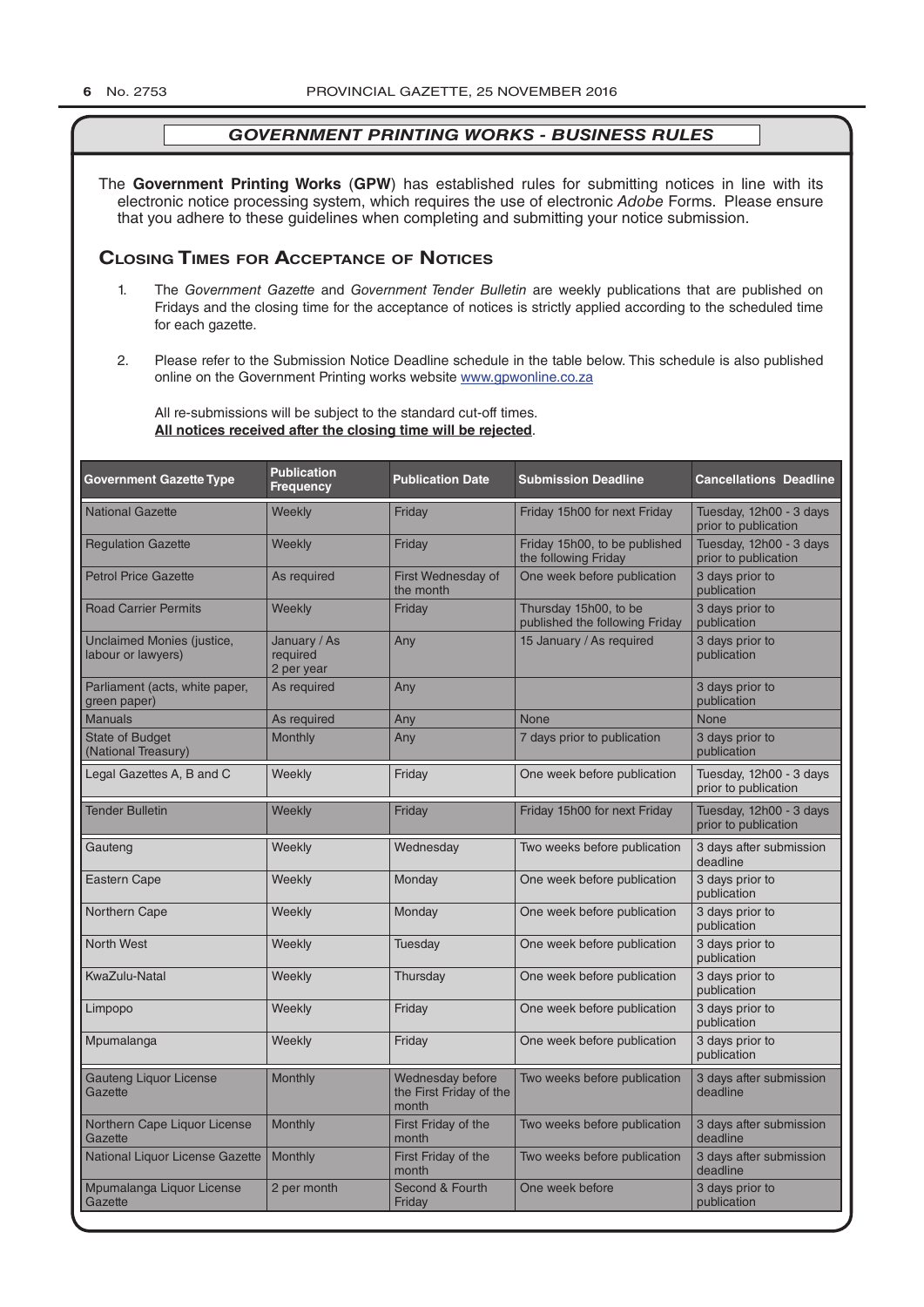#### **NOTICE SUBMISSION PROCESS**

- 3. Download the latest *Adobe* form, for the relevant notice to be placed, from the **Government Printing Works** website www.gpwonline.co.za.
- 4. The *Adobe* form needs to be completed electronically using *Adobe Acrobat* / *Acrobat Reader*. Only electronically completed *Adobe* forms will be accepted. No printed, handwritten and/or scanned *Adobe* forms will be accepted.
- 5. The completed electronic *Adobe* form has to be submitted via email to submit.egazette@gpw.gov.za. The form needs to be submitted in its original electronic *Adobe* format to enable the system to extract the completed information from the form for placement in the publication.
- 6. Each notice submission should be sent as a single email. The email should contain **all documentation relating to a particular notice submission**, each as a separate attachment:
	- 6.1. Electronically completed *Adobe* form, specific to the type of notice that is to be placed.
		- 6.1.1. For National *Government Gazette* or *Provincial Gazette* notices, the notices must be accompanied by an electronic Z95 or Z95Prov *Adobe* form
		- 6.1.2. The notice content (body copy) **MUST** be a separate attachment.
	- 6.2. Proof of Payment / Purchase Order: **Government Printing Works** account customer must include a copy of their Purchase Order*.* **Non**-**Government Printing Works** account customer needs to submit the proof of payment for the notice
	- 6.3. Where separate notice content is applicable (Z95, Z95 Prov and TForm 3, it should also be attached as a separate attachment. (See specifications below, point 11).
	- 6.4. Any additional notice information if applicable.
- 7. The electronic *Adobe* form will be taken as the primary source for the notice information to be published. Instructions that are on the email body or covering letter that contradicts the notice form content will not be considered. The information submitted on the electronic *Adobe* form will be published as-is.
- 8. To avoid duplicated publication of the same notice and double billing, Please submit your notice **ONLY ONCE.**
- 9. Notices brought to **GPW** by "walk-in" customers on electronic media can only be submitted in *Adobe* electronic form format. All "walk-in" customers with notices that are not on electronic *Adobe* forms will be routed to the Contact Centre where they will be assisted to complete the forms in the required format.
- 10. Should a customer submit a bulk submission of hard copy notices delivered by a messenger on behalf of any organisation e.g. newspaper publisher, the messenger will be referred back to the sender as the submission does not adhere to the submission rules.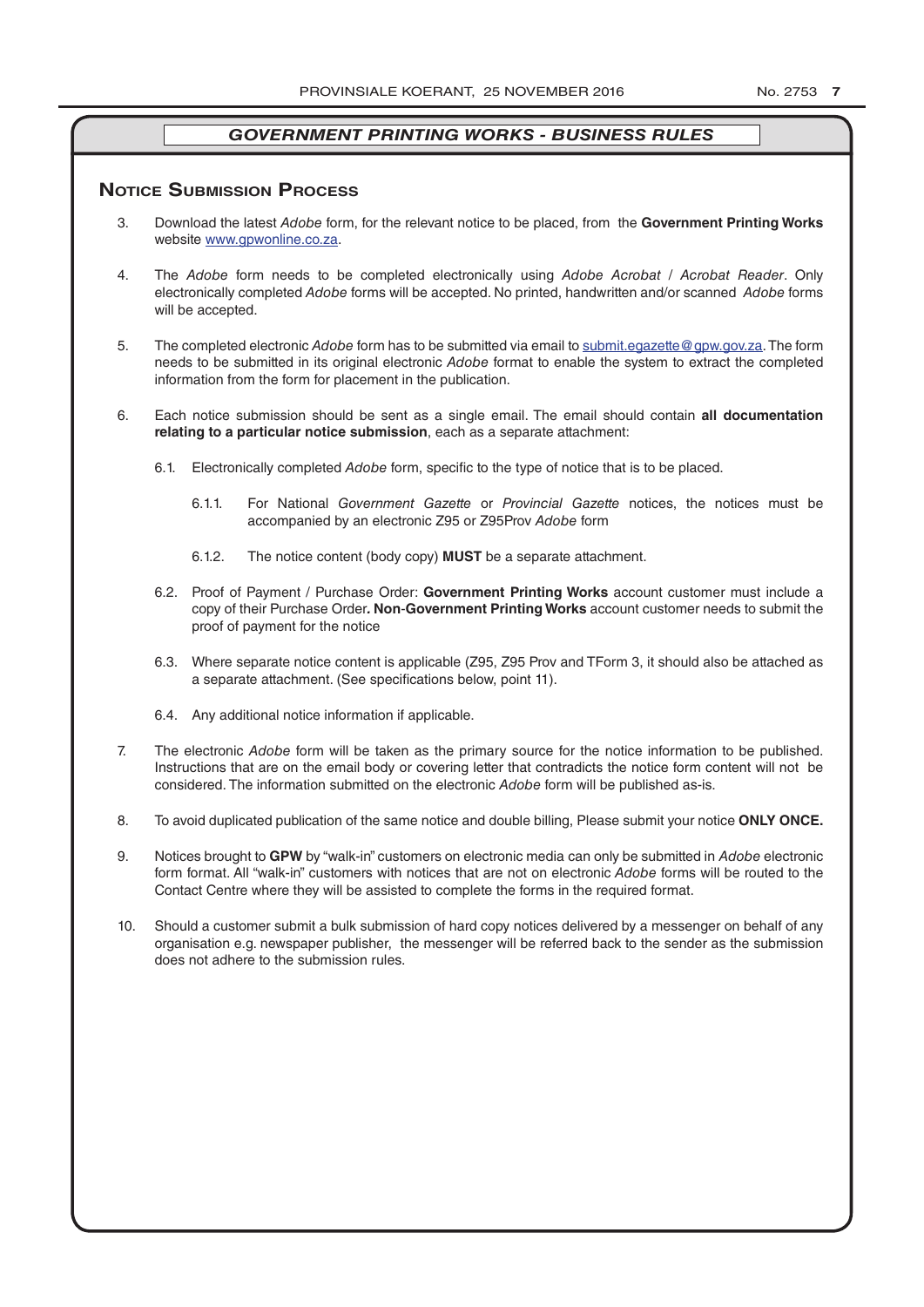#### **COPY (SEPARATE NOTICE CONTENT DOCUMENT)**

- 11. Where the copy is part of a separate attachment document for Z95, Z95Prov and TForm03
	- 11.1. Copy of notices must be supplied in a separate document and may not constitute part of any covering letter, purchase order, proof of payment or other attached documents.

The content document should contain only one notice. (You may include the different translations of the same notice in the same document).

11.2. The notice should be set on an A4 page, with margins and fonts set as follows:

Page size  $=$  A4 Portrait with page margins: Top  $=$  40mm, LH/RH  $=$  16mm, Bottom  $=$  40mm; Use font size: Arial or Helvetica 10pt with 11pt line spacing;

Page size = A4 Landscape with page margins: Top = 16mm, LH/RH = 40mm, Bottom = 16mm; Use font size: Arial or Helvetica 10pt with 11pt line spacing;

#### **CAnCellATions**

- 12. Cancellation of notice submissions are accepted by **GPW** according to the deadlines stated in the table above in point 2. Non-compliance to these deadlines will result in your request being failed. Please pay special attention to the different deadlines for each gazette. Please note that any notices cancelled after the cancellation deadline will be published and charged at full cost.
- 13. Requests for cancellation must be sent by the original sender of the notice and must accompanied by the relevant notice reference number (N-) in the email body.

#### **AmenDmenTs To noTiCes**

14. With effect from 01 October 2015, **GPW** will not longer accept amendments to notices. The cancellation process will need to be followed according to the deadline and a new notice submitted thereafter for the next available publication date.

#### **REJECTIONS**

- 15. All notices not meeting the submission rules will be rejected to the customer to be corrected and resubmitted. Assistance will be available through the Contact Centre should help be required when completing the forms. (012-748 6200 or email info.egazette@gpw.gov.za). Reasons for rejections include the following:
	- 15.1. Incorrectly completed forms and notices submitted in the wrong format, will be rejected.
	- 15.2. Any notice submissions not on the correct *Adobe* electronic form, will be rejected.
	- 15.3. Any notice submissions not accompanied by the proof of payment / purchase order will be rejected and the notice will not be processed.
	- 15.4. Any submissions or re-submissions that miss the submission cut-off times will be rejected to the customer. The Notice needs to be re-submitted with a new publication date.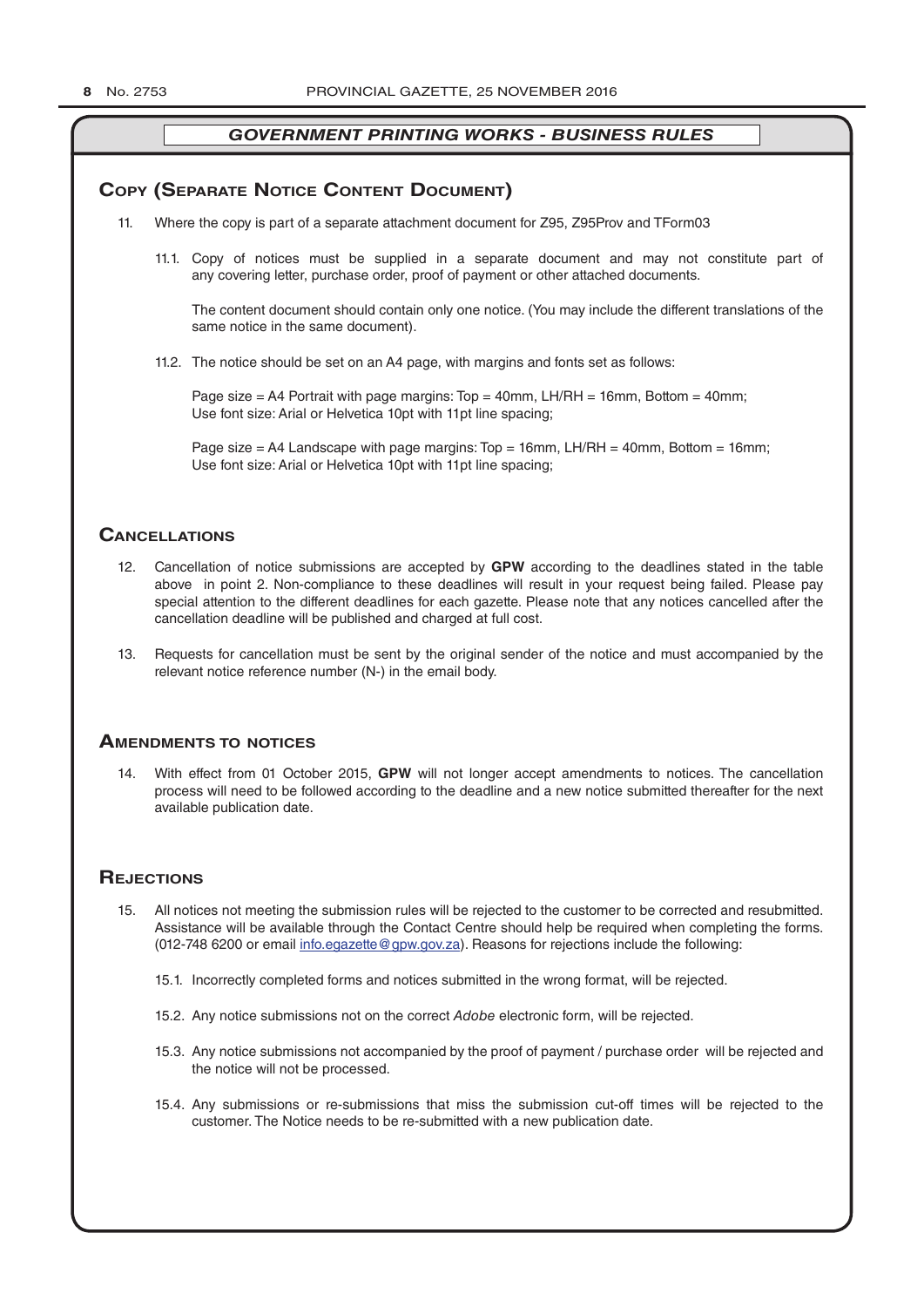#### **ApprovAl of noTiCes**

- 16. Any notices other than legal notices are subject to the approval of the Government Printer, who may refuse acceptance or further publication of any notice.
- 17. No amendments will be accepted in respect to separate notice content that was sent with a Z95 or Z95Prov notice submissions. The copy of notice in layout format (previously known as proof-out) is only provided where requested, for Advertiser to see the notice in final Gazette layout. Should they find that the information submitted was incorrect, they should request for a notice cancellation and resubmit the corrected notice, subject to standard submission deadlines. The cancellation is also subject to the stages in the publishing process, i.e. If cancellation is received when production (printing process) has commenced, then the notice cannot be cancelled.

#### **governmenT prinTer inDemnifieD AgAinsT liAbiliTy**

- 18. The Government Printer will assume no liability in respect of—
	- 18.1. any delay in the publication of a notice or publication of such notice on any date other than that stipulated by the advertiser;
	- 18.2. erroneous classification of a notice, or the placement of such notice in any section or under any heading other than the section or heading stipulated by the advertiser;
	- 18.3. any editing, revision, omission, typographical errors or errors resulting from faint or indistinct copy.

#### **liAbiliTy of ADverTiser**

19. Advertisers will be held liable for any compensation and costs arising from any action which may be instituted against the Government Printer in consequence of the publication of any notice.

#### **CusTomer inquiries**

Many of our customers request immediate feedback/confirmation of notice placement in the gazette from our Contact Centre once they have submitted their notice – While **GPW** deems it one of their highest priorities and responsibilities to provide customers with this requested feedback and the best service at all times, we are only able to do so once we have started processing your notice submission.

**GPW** has a 2-working day turnaround time for processing notices received according to the business rules and deadline submissions.

Please keep this in mind when making inquiries about your notice submission at the Contact Centre.

- 20. Requests for information, quotations and inquiries must be sent to the Contact Centre ONLY.
- 21. Requests for Quotations (RFQs) should be received by the Contact Centre at least **2 working days** before the submission deadline for that specific publication.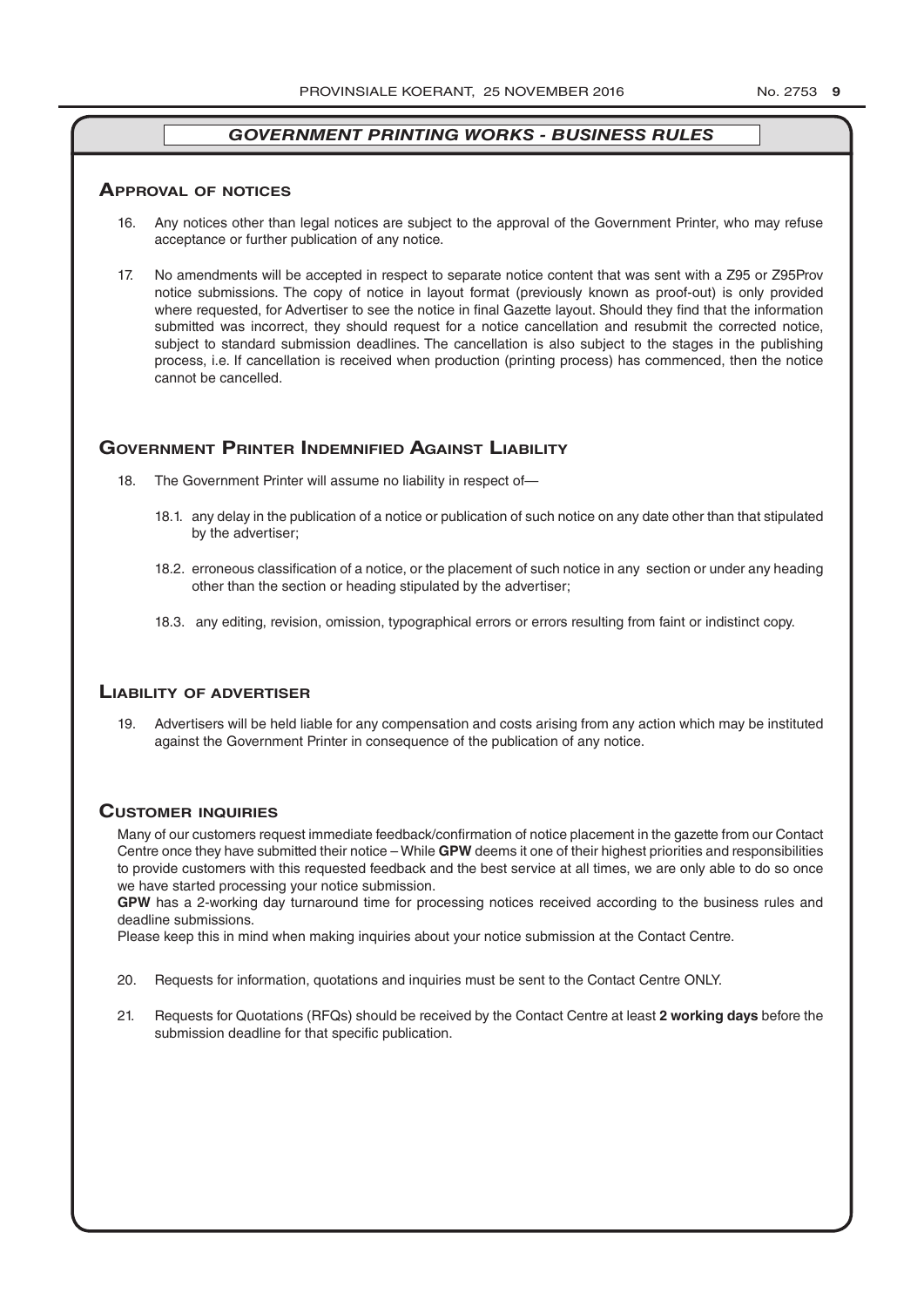#### **pAymenT of CosT**

- 22. The Request for Quotation for placement of the notice should be sent to the Gazette Contact Centre as indicated above, prior to submission of notice for advertising.
- 23. Payment should then be made, or Purchase Order prepared based on the received quotation, prior to the submission of the notice for advertising as these documents i.e. proof of payment or Purchase order will be required as part of the notice submission, as indicated earlier.
- 24. Where there is any doubt about the cost of publication of a notice, and in the case of copy, an enquiry, accompanied by the relevant copy, should be addressed to the Gazette Contact Centre, **Government Printing Works**, Private Bag X85, Pretoria, 0001 email: info.egazette@gpw.gov.za before publication.
- 25. Overpayment resulting from miscalculation on the part of the advertiser of the cost of publication of a notice will not be refunded, unless the advertiser furnishes adequate reasons why such miscalculation occurred. In the event of underpayments, the difference will be recovered from the advertiser, and future notice(s) will not be published until such time as the full cost of such publication has been duly paid in cash or electronic funds transfer into the **Government Printing Works** banking account.
- 26. In the event of a notice being cancelled, a refund will be made only if no cost regarding the placing of the notice has been incurred by the **Government Printing Works**.
- 27. The **Government Printing Works** reserves the right to levy an additional charge in cases where notices, the cost of which has been calculated in accordance with the List of Fixed Tariff Rates, are subsequently found to be excessively lengthy or to contain overmuch or complicated tabulation.

#### **proof of publiCATion**

- 28. Copies of any of the *Government Gazette* or *Provincial Gazette* can be downloaded from the **Government Printing Works** website www.gpwonline.co.za free of charge, should a proof of publication be required.
- 29. Printed copies may be ordered from the Publications department at the ruling price. The **Government Printing Works** will assume no liability for any failure to post or for any delay in despatching of such *Government Gazette*(s).

#### *GOVERNMENT PRINTING WORKS CONTACT INFORMATION*

**Physical Address: Postal Address: GPW Banking Details: Government Printing Works** Private Bag X85 **Bank:** ABSA Bosman Street 149 Bosman Street Pretoria **Account No.:** 405 7114 016 Pretoria 0001 **Branch Code:** 632-005

**For Gazette and Notice submissions:** Gazette Submissions: **E-mail:** submit.egazette@gpw.gov.za **For queries and quotations, contact:** Gazette Contact Centre: **E-mail:** info.egazette@gpw.gov.za

**Contact person for subscribers:** Mrs M. Toka: **E-mail:** subscriptions@gpw.gov.za

**Tel:** 012-748 6200

**Tel:** 012-748-6066 / 6060 / 6058 **Fax:** 012-323-9574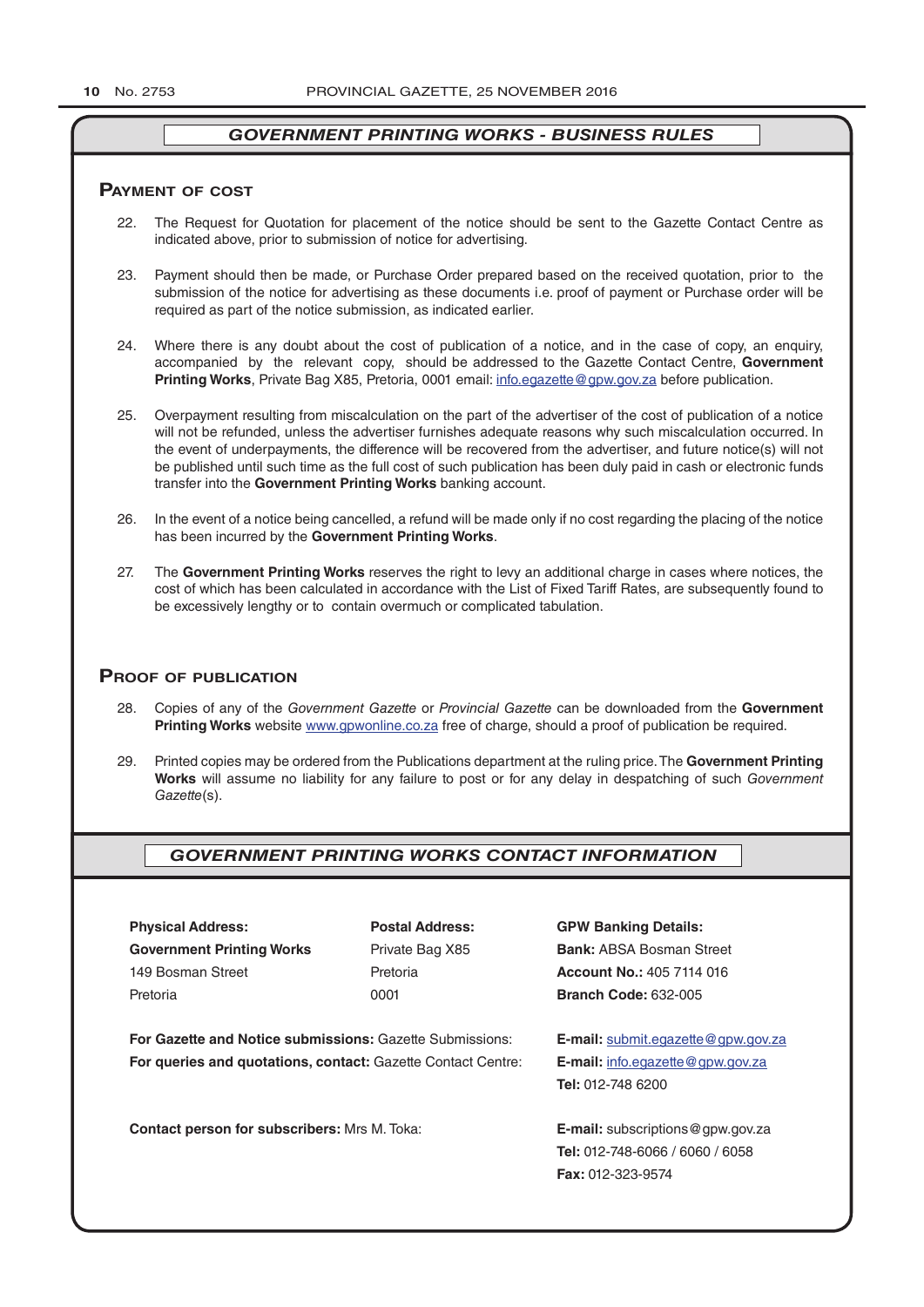### General Notices • Algemene Kennisgewings

#### **NOTICE 168 OF 2016**

#### **MPUMALANGA GAMBLING ACT, 1995 (AS AMENDED)**

#### **ADDENDUM TO THE APPLICATION FOR A BINGO OPERATOR LICENCE**

Notice is hereby given that Goldrush Bingo Bushbuckridge (Pty) Limited intends submitting an addendum to their application to the Mpumalanga Gambling Board for a Bingo Operator Licence.

The purpose of this addendum is to request temporary premises at the Twin City Mall Bushbuckridge, located at portion 4 & 10 of the Farm Maviljan, 252 KU until such time as the permanent premises is constructed.

The application will be available for public inspection, during office hours at the offices of the Mpumalanga Gambling Board from 28 November 2016.

Attention is drawn to the provisions of section 26 of the Mpumalanga Gambling Act, 1995 that makes provision for lodging of written representations or objections in respect of this addendum pertaining to the temporary premises.

Such objections or representations should be lodged with the Chief Executive Officer, Mpumalanga Gambling Board, Private Bag X9908, White River, Mpumalanga, 1240, within 30 days from 28 November 2016. Any person lodging written representation should indicate whether or not they wish to make oral representations when the application is heard.

#### **NOTICE 169 OF 2016**

#### **PIET RETIEF AMENDMENT SCHEME 347**

*NOTICE OF APPLICATION FOR AMENDMENT OF THE PIET RETIEF TOWN PLANNING SCHEME, 1982 IN TERMS OF SECTION 56(1)(b)(i) OF THE TOWN PLANNING AND TOWNSHIPS ORDINANCE, 1986 (ORDINANCE 15/1986), READ TOGETHER WITH THE REGULATIONS OF THE SPATIAL PLANNING AND LAND USE MANAGEMENT ACT, 16 OF 2013, (SPLUMA).* 

We, Reed & Partners Land Surveyors being the authorised agent of the owner of *Erf 2689 Piet Retief*, hereby give notice in terms of section 56(1)(b)(i) of the Town Planning and Townships Ordinance, 1986, read together with Act 16 of 2013, SPLUMA, that I have applied to the Municipality of Mkhondo for the amendment of the Town Planning Scheme in operation known as the Piet Retief Town Planning Scheme 1980, by the rezoning of the property described above, situated *on the corner of Kerk- & Theo Mocke Streets, Piet Retief, from "Residential 1" to "Business 1".*

Particulars of the applications will lie for inspection during normal office hours at the office of the Municipal Manager, Mkhondo Municipality, Erf 374 Mohammedia, Kempville, Piet Retief, for a period of 28 days 25 November 2016.

Objections to or representations in respect of the applications must be lodged with or made in writing to the Municipal Manager at the above address or at P.O. Box 23, Piet Retief, 2380, within a period of 28 days from 25 November 2016.

Address of agent : Reed & Partners, Professional Land Surveyors, P.O. Box 132, Ermelo, 2350, Tel. No. 017 – 811 2348.

25-2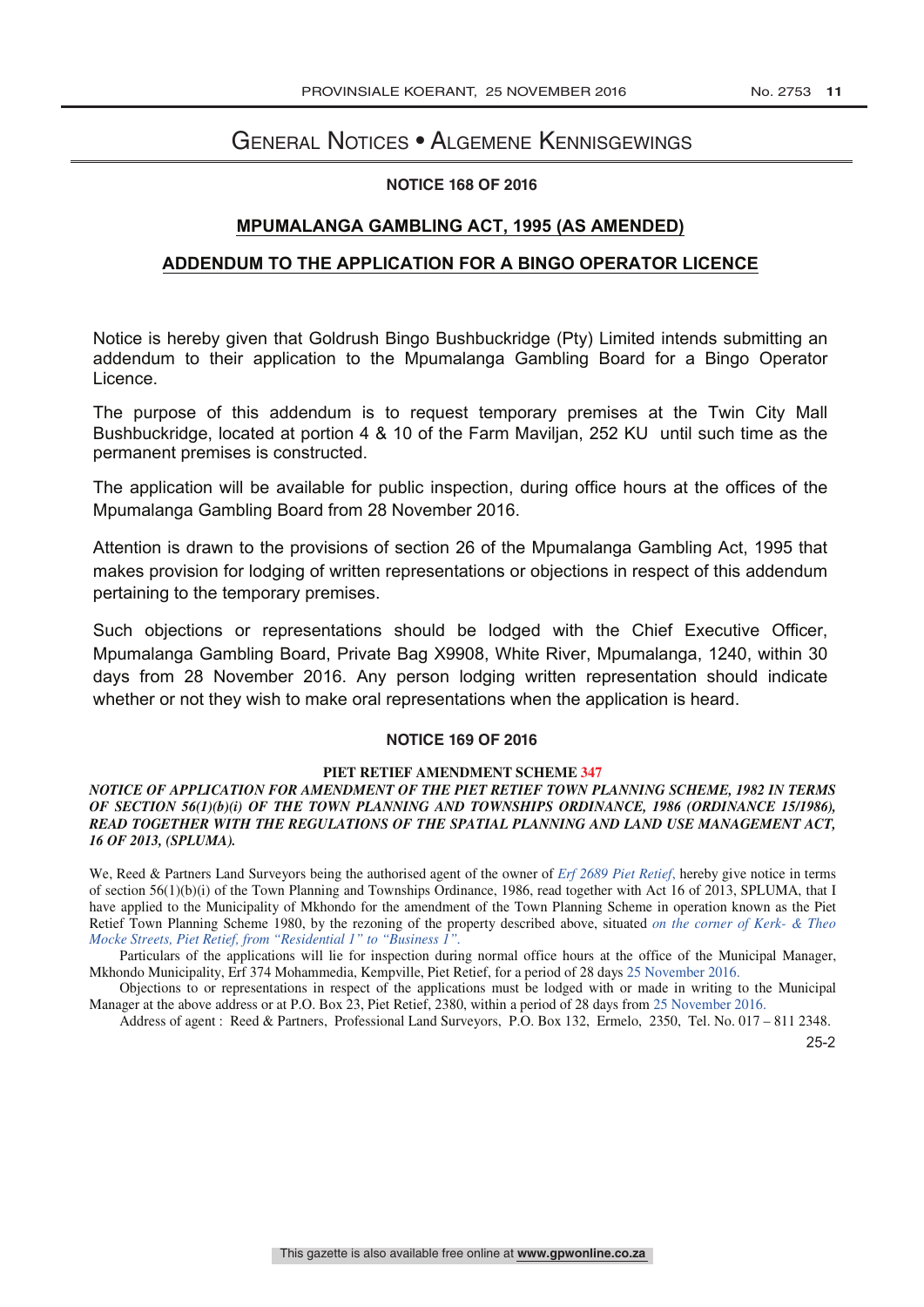#### **KENNISGEWING 169 VAN 2016**

#### **PIET RETIEF WYSIGINGSKEMA 347**

*KENNISGEWING VAN AANSOEK OM WYSIGING VAN DIE PIET RETIEF DORPSBEPLANNINGSKEMA, 1982 INGEVOLGE ARTIKEL 56(1)(b)(i) VAN DIE ORDONNANSIE OP DORPSBEPLANNING EN DORPE, 1986 (ORDONNANSIE 15 VAN 1986), SAAMGELEES MET DIE BEPALINGS VAN DIE RUIMTELIKE BEPLANNING EN GRONDGEBRUIKSBESTUUR WET, 16 VAN 2013.* 

Ons, Reed & Vennote Landmeters synde die gemagtigde agent van die eienaar van *Erf 2689 Piet Retief*, gee hiermee ingevolge artikel 56(1)(b)(i) van die Ordonnansie op Dorpsbeplanning en Dorpe, 1986, saamgelees met Wet 16 van 2013, kennis dat ek by die Munisipaliteit van Mkhondo aansoek gedoen het om die wysiging van die dorpsbeplanningskema in werking, beter bekend as Piet Retief Dorpsbeplanningskema 1980, deur die hersonering van die eiendom hierbo beskryf, geleë *op die hoek van Kerk- & Theo Mocke strate, Piet Retief, van "Residensieel 1" na "Besigheid 1".* 

Besonderhede van die aansoeke lê ter insae gedurende gewone kantoorure by die kantoor van die Munisipale Bestuurder, Mkhondo Munisipaliteit, Erf 374 Mohammedia, Kempville, Piet Retief, vir 'n tydperk van 28 dae vanaf 25 November 2016.

Besware teen of vertoë ten opsigte van die aansoeke moet binne 'n tydperk van 28 dae vanaf 25 November 2016 skriftelik by of tot die Munisipale Bestuurder by bovermelde adres of by Posbus 23, Piet Retief ingedien of gerig word.

Adres van agent : Reed & Vennote, Professionele Landmeters, Posbus 132, Ermelo, 2350, Tel. No. 017 – 811 2348.

25-2

## Provincial Notices • Provinsiale Kennisgewings

#### **PROVINCIAL NOTICE 105 OF 2016**

#### **NOTICE OF APPLICATION IN TERMS OF THE BUSHBUCKRIDGE LAND USE BY-LAW 2014 SECTION 21(1) READ WITH SECTIONS 29(1)(B) AND (1)(I) BUSHBUCKRIDGE LOCAL MUNICIPALITY**

Application is made in terms of Section 21(1) read with Sections 29(1)(b) and (1)(i) of the Bushbuckridge Local Municipality: Bushbuckridge Land Use Management By-law, 2014, being an application for the subdivision of land and any other application to develop land.

#### **Application reference number**: 038/2016

We, Stefan Frylinck & Associates Town and Regional Planning, being the agent on behalf of the intended owner (The South African Police Service), of a part of Remainder of the Farm Maviljan 252 KU, Mpumalanga Province, hereby give notice in terms of the above sections of the Bushbuckridge Land Use By-law, 2014, of the application for subdivision of the Remainder of the Farm Maviljan 252 KU into 1,5883 hectares and the remainder, to facilitate the development of a new Police Station with its ancillary and subservient uses on the subdivided portion.

The application site is situated approximately 400m to the south-west of the intersection between the R 40 (the main road between Klasserie and Hazyview) and R 533 (the main road to Graskop) roads, opposite the Bushbuckridge Magistrates Court, Mpumalanga Province.

Particulars of the application will lie for inspection during normal office hours at the Bushbuckridge Local Municipality Town planning Unit, Bohlabela building, Main Road, Thulamahashe, for the period of 28 days from 18 November 2016.

Objections to or representations in respect of the application must be lodged with or made in writing to the municipal manager at the above address or at the applicant, within a period of 28 days from 18 November 2016, being 16 December 2016.

#### **Name and address of applicant:**

Stefan Frylinck & Associates Town and Regional Planning PO Box 77449 ELDO GLEN 0171 stefan@mec.org.za 082-785-2068

18-25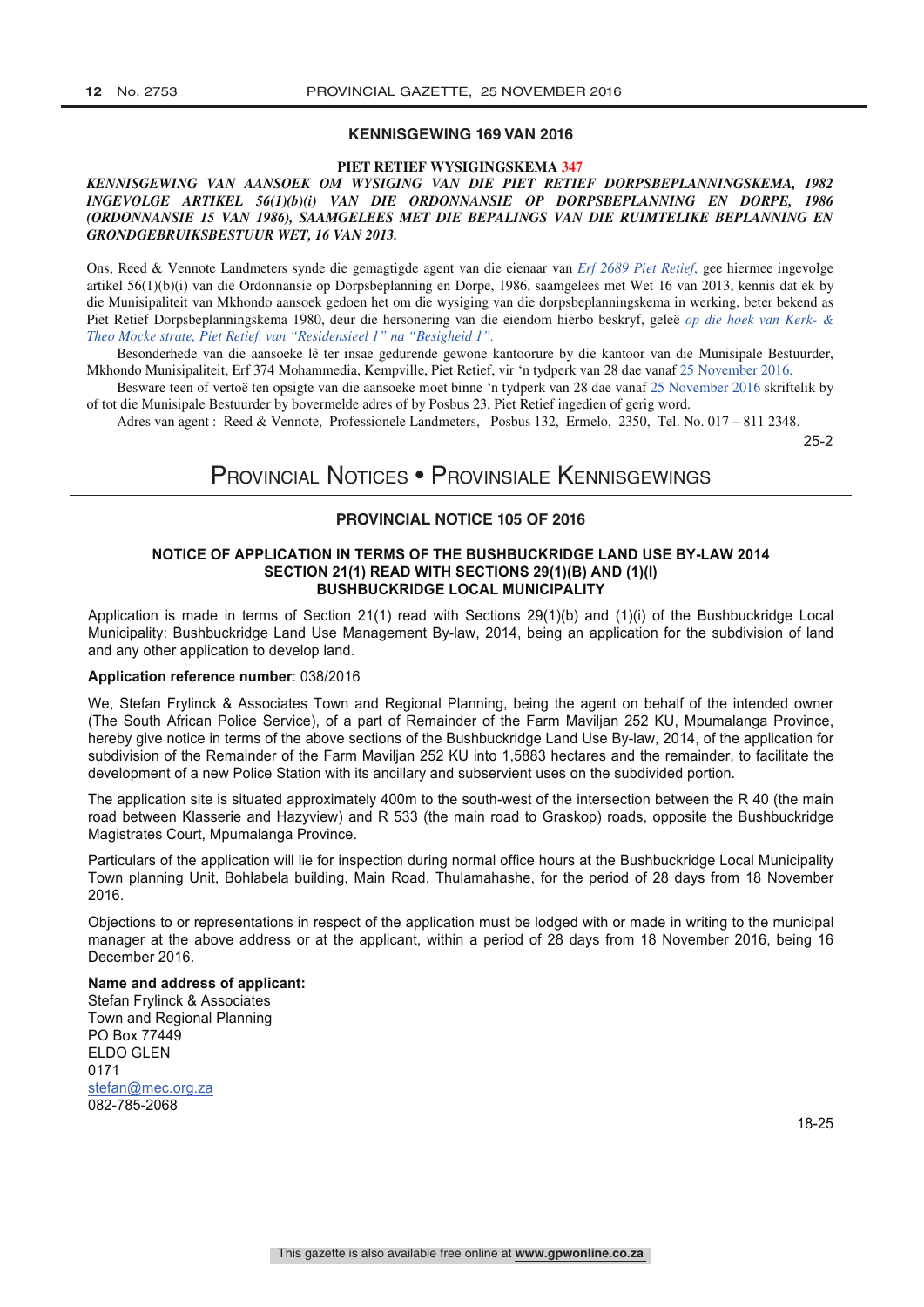#### **TSEBIŠO YA DIKGOPELO TŠA TŠHUMIŠO TŠA MAFASE TŠA BUSHBUCKRIDGE TŠA MOLAWANA WA 2014 SERIPA SA 21(1) E EBALWAGO LE SERIPA SA 29(1)(B) LE (1)(L) MASEPALA WA SE LEGAE WA BUSHBUCKRIDGE.**

Tšebišo e dirwa ka seripa sa 21(1) e balwa le seripa sa 29(1)(b) le (1)(i) sa masepala wa selegae wa Bushbuckridge: bao ba laolago ditshipidišo tša tšhumišo ya tša mafase (ditsha) ka molawana wa 2014 o olego wa tshipidišo wa dikgopelo tša go aroganya mafase goba ditsha le kaonofatšo ya mafase le ditsha.

#### **Nomoro ya dikgopelo ke: 038/2016**

Rena Stefan Frylinck le bašomišane ka rena rele ba beakanyi ba ditoropo le dikgaolo e lego baemedi le gatong la (SAPS) bao bakgopelago karolo ya lefase (setsha) sa polasa ya Maviljan 252 KU, porofenseng ya Mpumalanga, ba fana ka tsebišo mabapi le kgopelo ya seripa sa tša tšhumišo ya mafase ka molawana wa 2014, wa kgopelo ya goka arola mašaledi a polasa ya Maviljan 252 KU goba di heketara tše 1.5883le mašaledi. Kgopelo ya setsha etlo šomišetšwa go aga moago seteišeni sa maphodisa a Afrika Borwa.

Kgopelo ke ya setsha se seleng bokgole bjo bokabang dimetara tše 400 goya Borwa Bophirima makopanong a tsela kgolo ya R40 ye elego (magareng ga Klasserie le Hazyview) le R533 tsela kgolo ya goya Graskop ka morago ga lekgotla tshekelo ya Bushbuckridge probenseng ya Mpumalanga.

Ditlabakelo tša dikgopelo dika lekolwa nakong tša mošomo moagong wa masepala wa Bushbuckridge moago wa lefapha le peakanyo ya ditoropo (moago wa Bohlabela) tseleng kgolo ya Thulamahashe.

Ba balego kgahlanong le kgopelo ya mokgopedi baka tsebiša molaodi wa masepala ka go ngwalela atereseng ye e latelago go tloga kadi 18 November 2016 go fihla kadi 16 December 2016 seo ke sebaka sa matšatši a 28.

Leina le aterese ya mokgopedi: Stefan Frylinck & Associates Town and Regional Planning PO Box 77449 Eldo Glen 0171 Email. Stefan@mec.org.za 082 7852068

18-25

#### **PROVINCIAL NOTICE 107 OF 2016**

#### **MPUMALANGA GAMING ACT, 1995 (ACT 5 OF 1995) AS AMENDED APPLICATION FOR A TRANSFER OF A SITE OPERATOR LICENSE**

Notice is hereby given that Jan Johannes Venter , Identity number 591015 5026 086, trading as Buddy's Sports Pub & Grill, intends submitting an application for a transfer of site operator license (from the current licensee Johanna Elizabeth Trichardt Viviers) to the Mpumalanga Gambling Board on 25 November 2016. 1. The purpose of the application is to transfer a license to operate and keep limited payout machines on the site premises, in the Province of Mpumalanga. 2. The applicant's site premises (business) is located at: Erf 247, Sho2, 9 Scheepers Street, Bethal, Mpumalanga Province. 3. The owners and/or managers of the site are as follows: Mr. Jan Johannes Venter. The application will be open for public inspection at the office of the Mpumalanga Gambling Board at First Avenue, White River, South Africa, 1240, from 25 November 2016 to 24 December 2016. Attention is directed to the provisions of Section 26 of the Mpumalanga Gaming Act, 1995 (Act No.5 of 1995) as amended, which makes provision for the lodging of written objections in respect of the application. Such objections should be lodged with the Chief Executive Officer, Mpumalanga Gaming Board, First Avenue, Private Bag X9908, White River, South Africa, 1240, within the aforementioned public inspection period.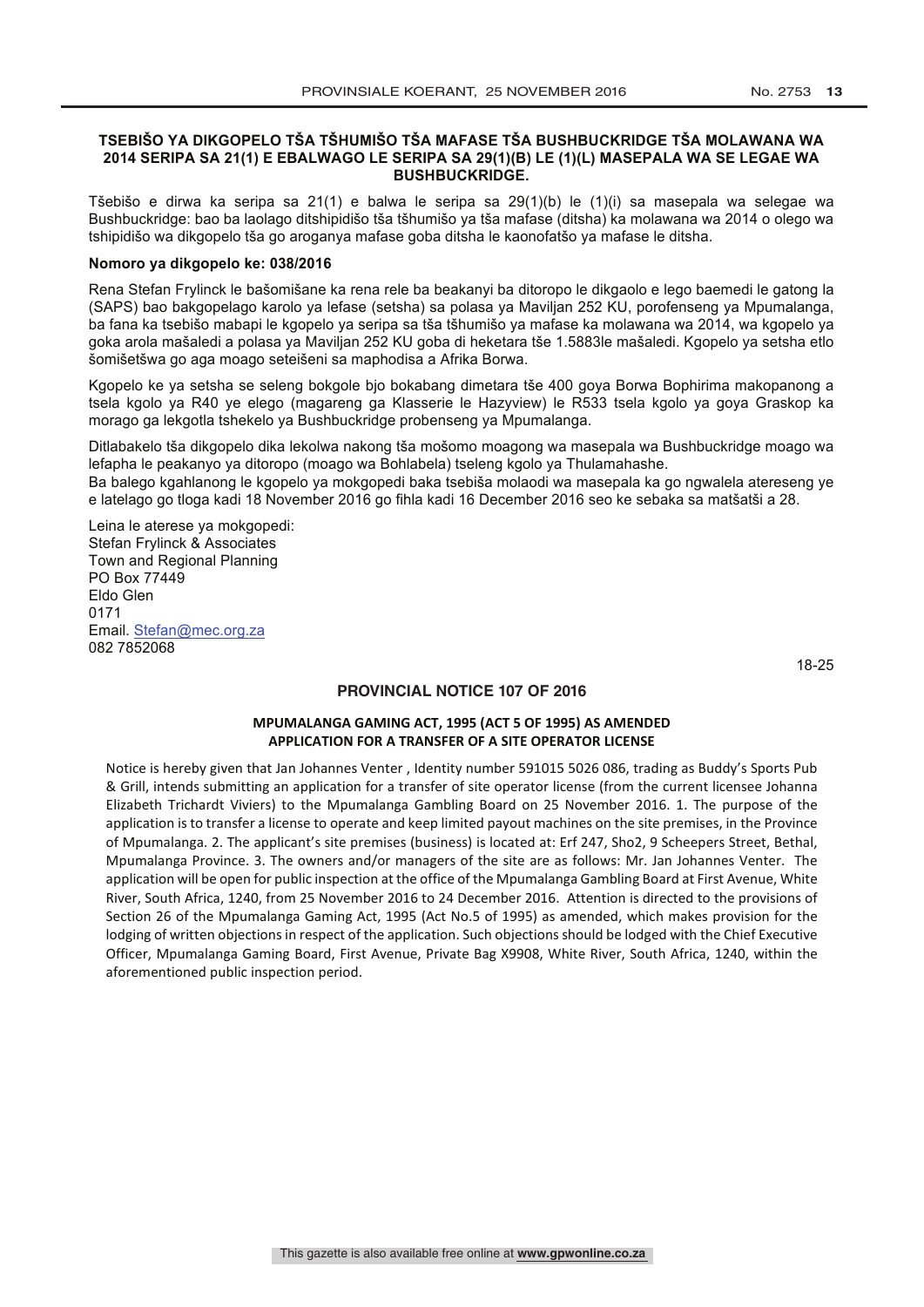## Local Authority Notices • Plaaslike Owerheids Kennisgewings

#### **LOCAL AUTHORITY NOTICE 122 OF 2016**



## **NOTICE IN TERMS OF SECTION 9 (1) OF BUSHBUCKRIDGE LAND USE MANAGEMENT BY-LAW 2014**

Notice is hereby given in terms of Section 9 (1) of the Bushbuckridge Land Use Management By-Law 2014 read with Section 24 (1) of the Spatial Planning and Land Use Management Act, 2013 (Act No. 16 of 2013) SPLUMA, that the Bushbuckridge Local Municipality has prepared its Draft Land Use Management Scheme.

The Draft Land Use Management Scheme documents will lie for inspection at all 9 Regional Offices of the Bushbuckridge Local Municipality together with the Office of the Chief Town Planner at First Floor, Old Bohlabela District Building, adjacent Mhala Magistrate Court, Thulamahashe, 1365.

Comments to or representations in respect of the Draft Land Use Management Scheme must be lodged in writing to the Municipal Manager and/or the Chief Town Planner at the above physical address or at Private Bag X 9308, Bushbuckridge, 1280, within a period of 60 days from 18 November 2016 to 27 January 2017.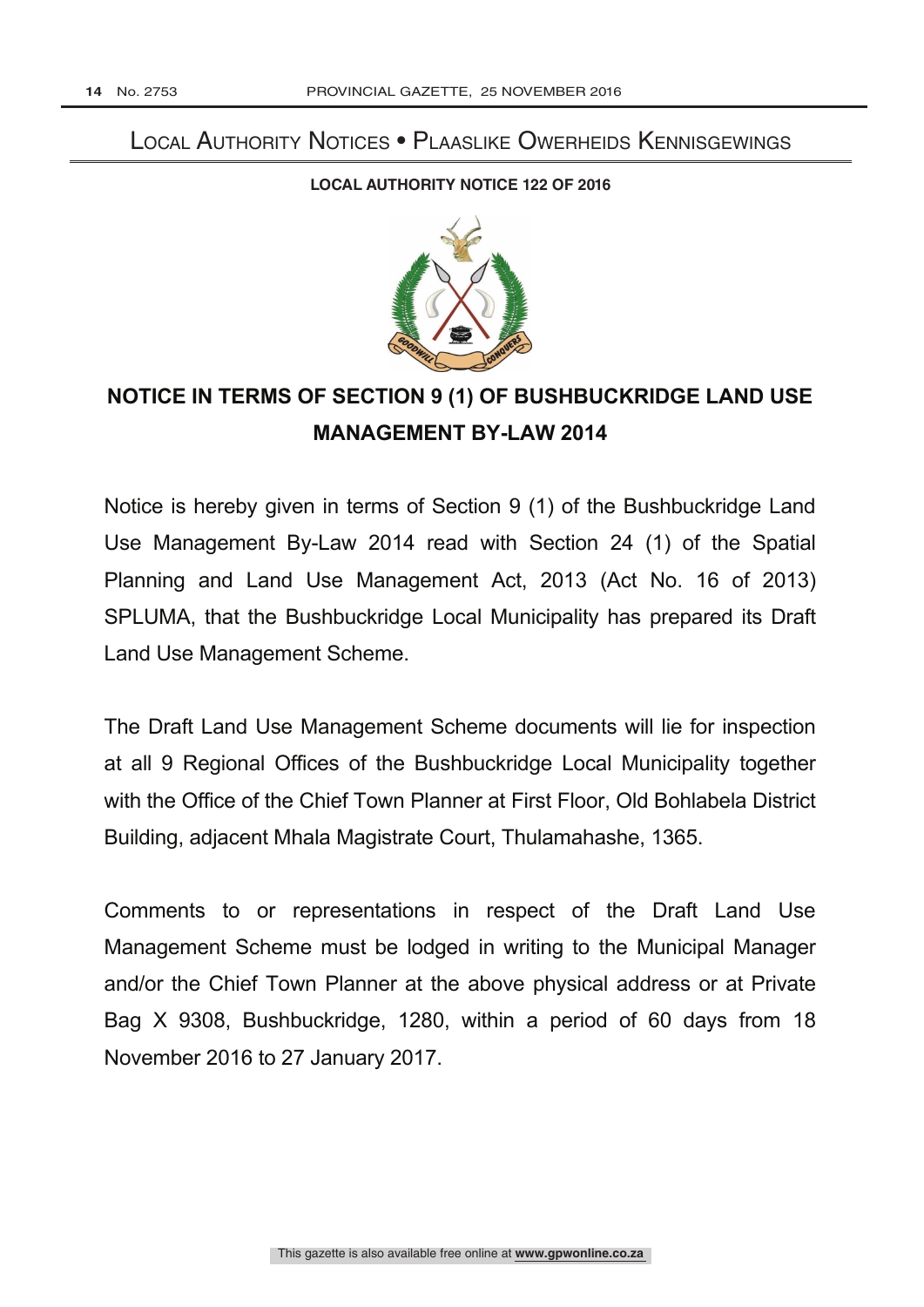## Enq : Chief Town Planner (Mr Louis Hlabane or Lucas Seshabela) Contact : (013) 773 0204 Cell: 082 529 2550 or 078 258 7550

18-25

#### **LOCAL AUTHORITY NOTICE 124 OF 2016**

#### **VICTOR KHANYE LOCAL MUNICIPALITY CORRECTION OF ERRORS OR OMISSIONS IN THE DELMAS TOWN PLANNING SCHEME, 2007**

It is hereby notified in terms of Section 60 of the Town Planning and Townships Ordinance, 1986 (Ordinance 15 of 1986) that the Victor Khanye Local Municipality has corrected the zoning of A PORTION OF PORTION 36 OF THE FARM GOEDGEDACHT 228 IR from "Commercial Agricultural" to "Special" for a brick factory with a maximum floor area of 10 000m<sup>2</sup> and offices with a maximum floor area of 2 000m<sup>2</sup> in the Delmas Town Planning Scheme, 2007.

The correct zoning is subject to further conditions as indicated on the Map 3's and scheme clauses of Delmas Amendment Scheme 147/2007. Map 3 and the scheme clauses of the amendment scheme are filed with the Municipal Manager of the Victor Khanye Local Municipality.

The correction shall come into operation on date of publication of this notice.

MJ MAHLANGU MUNICIPAL MANAGER Victor Khanye Local Municipality, PO Box 6, DELMAS, 2210, Ref No. HS1045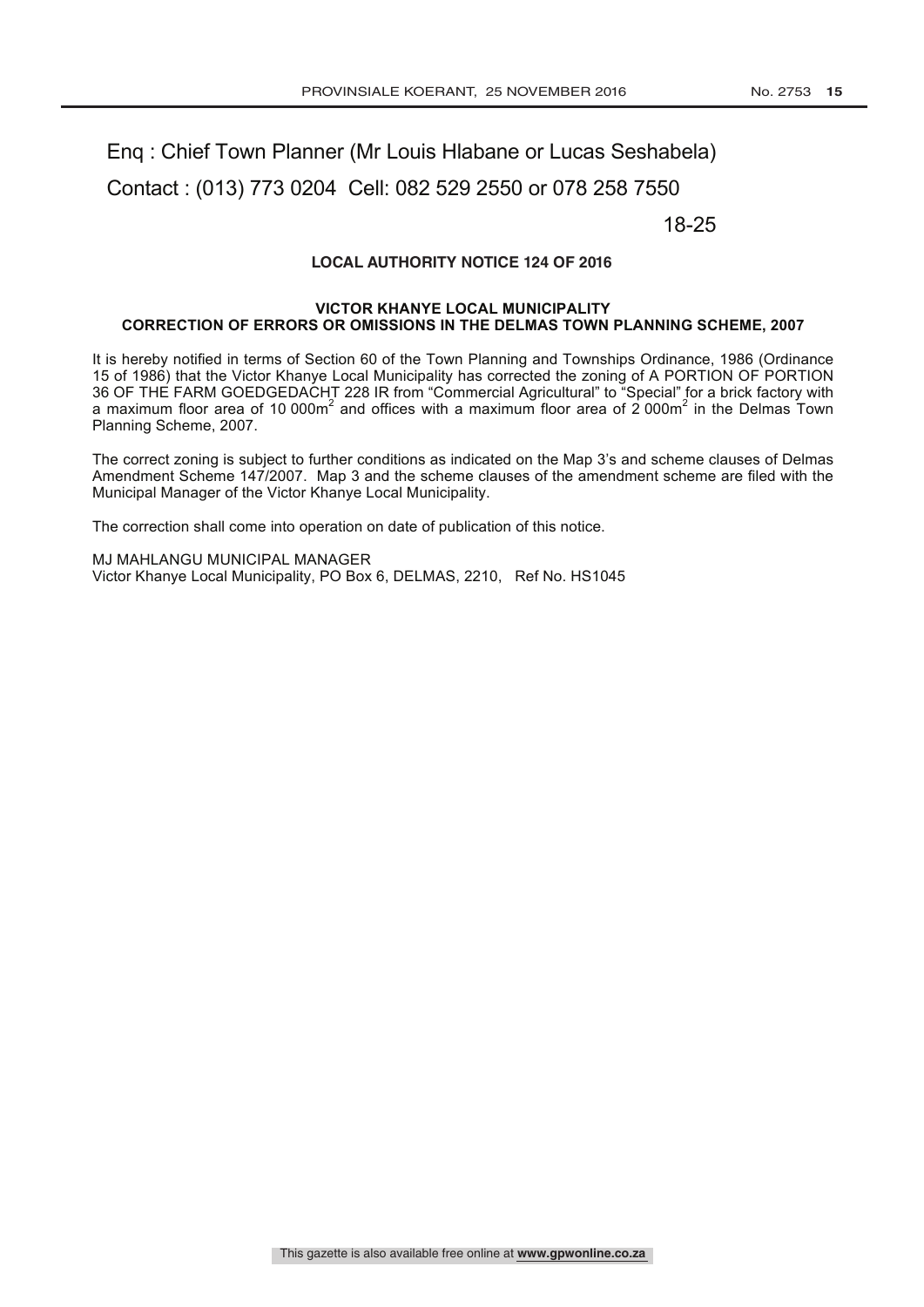#### **LOCAL AUTHORITY NOTICE 125 OF 2016**

#### **THABA CHWEU LOCAL MUNICIPALITY, LYDENBURG ADMINISTRATIVE UNIT DECLARATION AS AN APPROVED TOWNSHIP**

In terms of section 103 of the Town Planning and Townships Ordinance, 1986 (Ordinance 15 of 1986), the Thaba Chweu Local Municipality, Lydenburg Administrative Unit hereby declares LYDENBURG EXTENSION 85 township to be an approved township subject to the conditions set out in the Schedule hereto.

#### **SCHEDULE**

STATEMENT OF THE CONDITIONS UNDER WHICH THE APPLICATION MADE BY INTERSTATE CLEARING 070 (PTY) LIMITED (HEREINAFTER REFERRED TO AS THE APPLICANT / TOWNSHIP OWNER) UNDER THE PROVISIONS OF PARTS A AND C OF CHAPTER 3 OF THE TOWN PLANNING AND TOWNSHIPS ORDINANCE, 1986 (ORDINANCE 15 OF 1986), FOR PERMISSION TO ESTABLISH A TOWNSHIP ON PORTION 325 OF THE FARM STERKSPRUIT No 33, REGISTRATION DIVISION JT, PROVINCE OF MPUMALANGA HAS BEEN GRANTED

- 1. CONDITIONS OF ESTABLISHMENT
	- (1) NAME

The name of the township shall be Lydenburg Extension 85.

- (2) DESIGN The township shall consist of erven and streets as indicated on General Plan S.G. No. 1366/2013.
- (3) DEMOLITION OF BUILDINGS AND STRUCTURES The township owner shall at his own expense cause all existing buildings and structures situated within the building line reserves, side spaces or over common boundaries to be demolished to the satisfaction of the local authority, when required by the local authority to do so.
- (4) OBLIGATIONS IN REGARD TO ESSENTIAL SERVICES AND THE RESTRICTION ON THE DISPOSAL OF ERVEN No erven shall be disposed of or transferred in the name of the buyer before the Thaba Chweu Municipality, Lydenburg Administrative Unit confirmed that the essential services have been installed, and the existing electricity line and water line transversing the property have been relocated.
- (5) ERVEN FOR NPC: Erf 6289 must be transferred to the NPC for services and road purposes.

#### 2. DISPOSAL OF EXISTING CONDITIONS OF TITLE

All erven shall be made subject to existing conditions and servitudes, if any, but excluding the following which will not be transferred onto the erven in the township –

- A. DIE voormalige Resterende Gedeelte van Gedeelte 40 (MARMER) ('n gedeelte van Gedeelte 20) van die Plaas "STERKSPRUIT" No 33, Registrasie Afdeling JT, Provinsie Mpumalanga soos aangedui deur die figuur d D E M N P Q r middel watervoor d, op Kaart LG Nr 10018/1999 hierby aangeheg, is geregtig tot en onderhewig aan die volgende:
- 1. Voormelde Gedeelte van genoemde plaas STERKSPRUIT (waarvan die Resterende Gedeelte van 'n gedeelte groot 56,5399 hektaar, hieronder getransporteer word) is geregtig tot en onderhewig aan die volgende:
	- i) "Die serwituut dat niemand die reg sal hê om die watervore of damme te belemmer blywende sulks ten dienste van alle bewoners van die genoemde plaas Sterkspruit, ook ten opsigte van die watervoor en dam tans in gebruik van PHILIPPUS JEREMIAS COETSER, PIETER WILLEM COETSER en ABRAHAM JOHANNES ESPAG, soos meer ten volle omskrewe in die gesamentlike Testament van wyle JOHANNES MATTHIJS 3933/1895.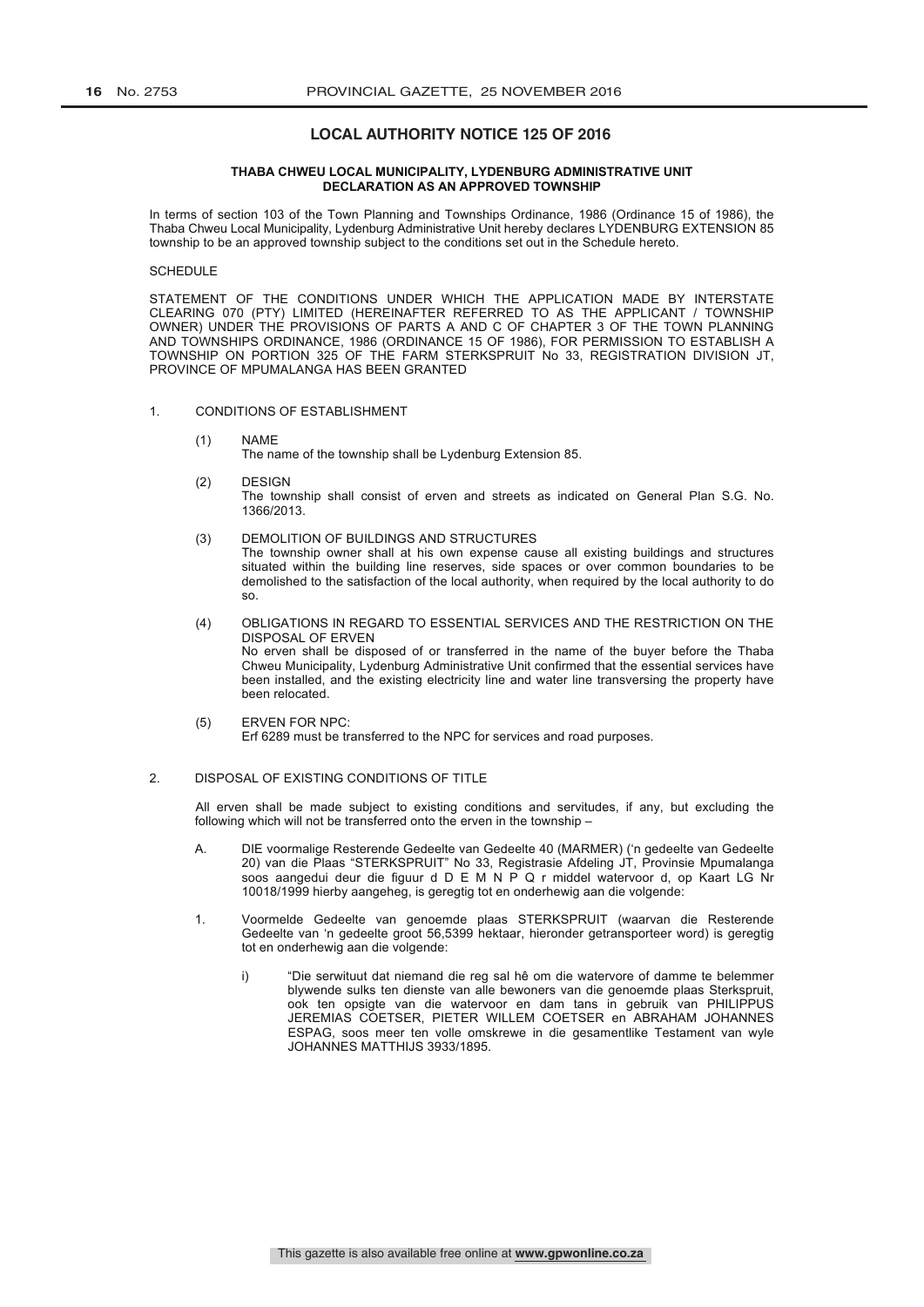- ii) Seker serwituut met betrekking tot water, weide en houtkap ten gunste van gedeeltes van voormelde plaas, groot respektiewelik 37,5946 hektaar, 30,2388 hektaar, 32,9836 hektaar en 36,4739 hektaar, getransporteer kragtens Transportaktes Nrs 1196/1872, 1198/1871, 4174/1910, 8614/1912 en 2301/1913 as beperk deur Order van die Hof gedateer 9 September 1917 en soos ten volle omskrewe in Notariële Akte No 23/1916 S"
- 2. Die gesegde gedeelte 40 (MARMER) van Gedeelte 20 van genoemde plaas STERKSPRUIT (waarvan die Resterende Gedeelte, groot 56,5399 hektaar, hieronder getransporteer word) is verder geregtig tot en onderhewig aan die volgende serwitute:
	- a) GEREGTIG tot waterleiding in tansbestaande watervoor (uitgehaal uit Sterkspruitrivier op en lopende oor Gedeelte 1 van Gedeelte "O" van Gedeelte van die plaas STERKSPRUIT voornoem, groot 85,6532 hektaar, getransporteer kragtens Transportakte No 9183/1925), vanaf gesegde Gedeelte 1 van Gedeelte "O" oor die Resterende Gedeelte van Gedeelte 20 van Gedeelte van genoemde plaas STERKSPRUIT voormeld, groot 72,0772 hektaar, oorspronklik gehou onder Verdelingssertifikaat 3316/1934 gedateer 4 April 1934, en oor Gedeelte 7 oorspronklik gehou onder Verdelingssertifikaat No 3310/1934 gedateer 4 April 1934. Gedeelte 6 oorspronklik gehou onder Verdelingssertifikaat No 3309/1934 gedateer 4 April 1934, Gedeelte 5 oorspronklik gehou onder Verdelingsertifikaat No 3308/1934 gedateer 4 April 1934, Gedeelte 3 oorspronklik gehou onder Verdelingsertifikaat No 3306/1934 gedateer 4 April 1934, Gedeelte 10 oorspronklik gehou onder Verdelingsertifikaat No 3312/1934 gedateer 4 April 1934, Gedeelte 14 oorspronklik gehou onder Verdelingssertifikaat No 3312/1934 gedateer 4 April 1934, Gedeelte 13 oorspronklik gehou onder Verdelingssertifikaat No 3315/1934 gedateer 4 April 1934, Gedeelte 12 oorspronklik gehou onder Verdelingssertifikaat No 3314/1934 gedateer 4 April 1934, Gedeelte 11 oorspronklik gehou onder Verdelingssertifikaat No 3313/1934 gedateer 4 April 1934, van genoemde Gedeelte 20 van Gedeelte van genoemde plaas STERKSPRUIT, respektiewelik 77,1964 hektaar, 13,9557 hektaar, 72,6625 hektaar, 30,4768 hektaar, 3,3391 hektaar, 1,6274 hektaar, 1,5474 hektaar, 1,5346 hektaar en 3,3405 hektaar.
	- b) ONDERWORPE aan die volgende serwitute:-

Aan waterleiding in tansbestaande watervoor (uitgehaal uit Sterkspruitrivier op en lopende oor Gedeelte 1 van Gedeelte "O" van Gedeelte van die genoemde plaas STERKSPRUIT), vanaf gesegde Gedeelte 1 van Gedeelte "O" oor die resterende Gedeelte van Gedeelte 20 van Gedeelte van die genoemde plaas STERKSPRUIT, groot 72,0772 Hektaar, gehou as voormeld, en oor Gedeeltes 7, 6, 5, 3, 10, 14, 13, 12, 11 gehou as voormeld ten gunste van die eienaars of toekomstige eienaars van Gedeelte 2 van genoemde Gedeelte 20 van Gedeelte van Sterkspruit, voormeld, groot 3,3548 hektaar, oorspronklik gehou onder Verdelingssertifikaat 3305/1934 gedateer 4 April 1934, en van Gedeelte 9 oorspronklik gehou onder Verdelingssertifikaat 3312/1934 gedateer 4 April 1934, en oor gesegde Gedeelte 9 ten gunste van gesegde Gedeelte 2.

- 3. VOORMELDE Gedeelte 40 (MARMER) van Gedeelte van genoemde plaas STERKSPRUIT (waarvan die Resterende Gedeelte, groot 56,5399 Hektaar hieronder getransporteer word) is onderworpe aan sekere regte van watervoor, pyplyn en water passaat ten gunste van sekere Gedeeltes van die Dorpsgronde van Lydenburg 31, JT, distrik Lydenburg, soos meer ten volle sal blyk uit Notariële Akte 177/1934 S.
- 4. KRAGTENS Notariële Akte 487/1953 S gedateer 18 Junie 1953 en geregistreer op die 20ste Junie 1953, is die eiendom hiermee getransporteer onderhewig aan:
	- i) 'n Serwituut van watervoor, pyplyn en ander regte soos gemerk deur die letters A, B, X op die Kaart aan gesegde Notariële Akte geheg;
	- iii) 'n Verdere Serwituut van pyplyn ten gunste van die Republiek van Suid-Afrika as die eienaar van Gedeelte 5 van The Townlands of Lydenburg en Gedeeltes 3 en 4 van Gedeelte 20 van Gedeelte van genoemde plaas Sterkspruit, en Gedeelte D van genoemde plaas Sterkspruit, en die Stadsraad van Lydenburg as eienaar van die Resterende Gedeelte van Gedeelte 39 en Resterende Gedeelte van Gedeelte van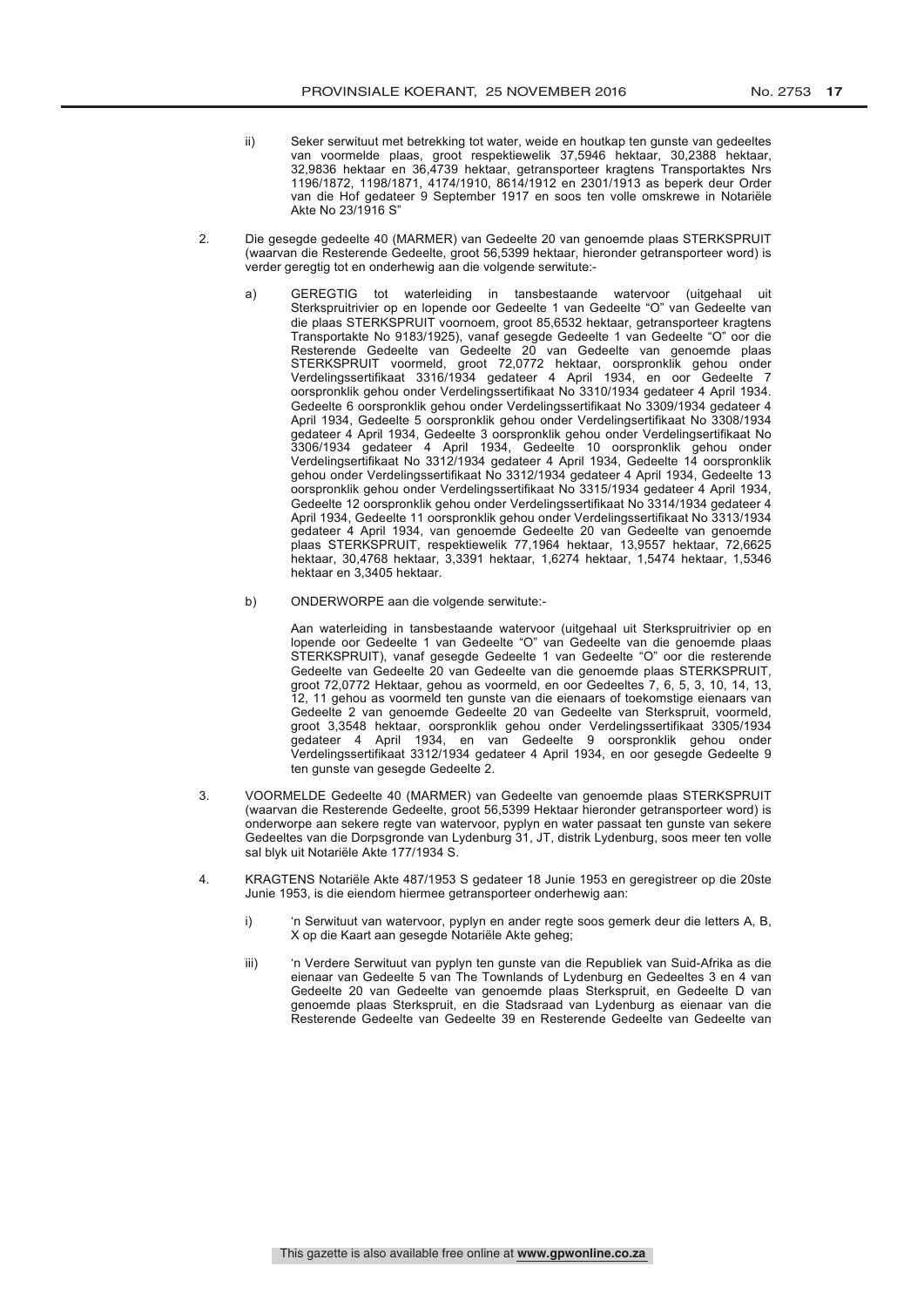THE TOWNLANDS OF LYDENBURG en Gedeelte 1 van Gedeelte "O" van Gedeelte van genoemde plaas STERKSPRUIT, soos meer ten volle sal blyk uit gesegde Notariële Akte."

- 5. Kragtens Notariële Akte van Serwituut K4300/96 S gedateer 19 April 1996 is die binnegemelde eiendom onderhewig aan 'n serwituut van waterleiding ten gunste van Gedeelte 90 ('n gedeelte van Gedeelte 57) van die plaas STERKSPRUIT 33, JT, groot 25,2701 Hektaar, gehou kragtens Akte van Transport T47039/86, met bykomende regte soos meer volledig sal blyk uit gemelde Notariële Akte.
- B. Die voormalige Resterende Gedeelte van Gedeelte 57 ('n gedeelte van Gedeelte 40) van die plaas STERKSPRUIT 33, Registrasie Afdeling JT, provinsie Mpumalanga soos aangedui deur die figuur A B C d middel watervoor s T A en E F G H J K L M E op Kaart LT No 10018/1999 hierby aangeheg is geregtig tot en onderhewig aan die volgende:
- 1. voormelde gedeelte van die genoemde plaas STERKSPRUIT (waarvan die Resterende Gedeelte van 'n gedeelte groot 35,8072 hektaar, hieronder getransporteer word) is geregtig tot en onderhewig aan die volgende:
	- i) Die serwituut dat niemand die reg sal hê om die watervore of damme te belemmer blywende sulks ten dienste van alle bewoners van die genoemde plaas STERKSPRUIT, ook ten opsigte van die watervoor en dam tans in gebruik van PHILIPPUS JEREMIAS COETSER, PIETER WILLEM COETSER en ABRAHAM JOHANNES ESPAG, soos meer ten volle omskrewe in die gesamentlike Testament van wyle JOHANNES MATTHIJS DE BEER en ELSJE MAGDALENA DE BEER (gebore Jordaan) gedateer te Sterkspruit op 25 September 1872 en gevyl by Transportakte 3933/1895.
	- ii) Seker serwituut met betrekking tot water, weide en houtkap ten gunste van gedeeltes van voormelde plaas, groot respektiewelik 37,5946 hektaar, 30,2388 hektaar, 32,9836 hektaar en 36,4739 hektaar, getransporteer kragtens Transportaktes Nrs 1196/1872, 1198/1871, 4174/1910, 8614/1912 en 2301/1913 as beperk deur Order van die Hof gedateer 9 September 1917, en soos ten volle omskrewe in Notariële Akte 23/1916 S.
- 2. Die gesegde Gedeelte 1 genoem Marmer van Gedeelte "N" van gedeelte van die plaas Sterkspruit 33, Registrasie Afdeling JT, distrik Lydenburg (waarvan die eiendom hiermee getransporteer 'n gedeelte uitmaak) is verder geregtig en onderhewig aan die volgende serwitute:
	- a). GEREGTIG tot waterleiding in tansbestaande watervoor (uitgehaal uit Sterkspruitrivier op en lopende oor Gedeelte 1 van Gedeelte "O" van Gedeelte van die plaas STERKSPRUIT voornoem, groot 85,6532 hektaar, getransporteer kragtens Transportakte No 9183/1925), vanaf gesegde Gedeelte 1 van Gedeelte "O" oor die Resterende Gedeelte van Gedeelte 20 van Gedeelte van genoemde plaas STERKSPRUIT voormeld, groot 72,0772 hektaar, oorspronklik gehou onder Verdelingssertifikaat 3316/1934 gedateer 4 April 1934, en oor Gedeelte 7 oorspronklik gehou onder Verdelingssertifikaat 3310/1934, gedateer 4 April 1934, Gedeelte 6 oorspronklik gehou onder Verdelingssertifikaat 3309/1934 gedateer 4 April 1934, Gedeelte 5 oorspronklik gehou onder Verdelingsertifikaat 3308/1934 gedateer 4 April 1934, Gedeelte 3 oorspronklik gehou onder Verdelingsertifikaat 3306/1934 gedateer 4 April 1934, Gedeelte 10 oorspronklik gehou onder Verdelingsertifikaat 3312/1934 gedateer 4 April 1934, Gedeelte 14 oorspronklik gehou onder Verdelingssertifikaat 3312/1934 gedateer 4 April 1934, Gedeelte 13 oorspronklik gehou onder Verdelingssertifikaat 3315/1934 gedateer 4 April 1934, Gedeelte 12 oorspronklik gehou onder Verdelingssertifikaat 3314/1934 gedateer 4 April 1934, Gedeelte 11 oorspronklik gehou onder Verdelingssertifikaat 3313/1934 gedateer 4 April 1934, van genoemde Gedeelte 20 van Gedeelte van genoemde plaas STERKSPRUIT, respektiewelik 77,1964 hektaar, 13,9557 hektaar, 72,6625 hektaar, 30,4768 hektaar, 3,3391 hektaar, 1,6274 hektaar, 1,5474 hektaar, 1,5346 hektaar en 3,3405 hektaar.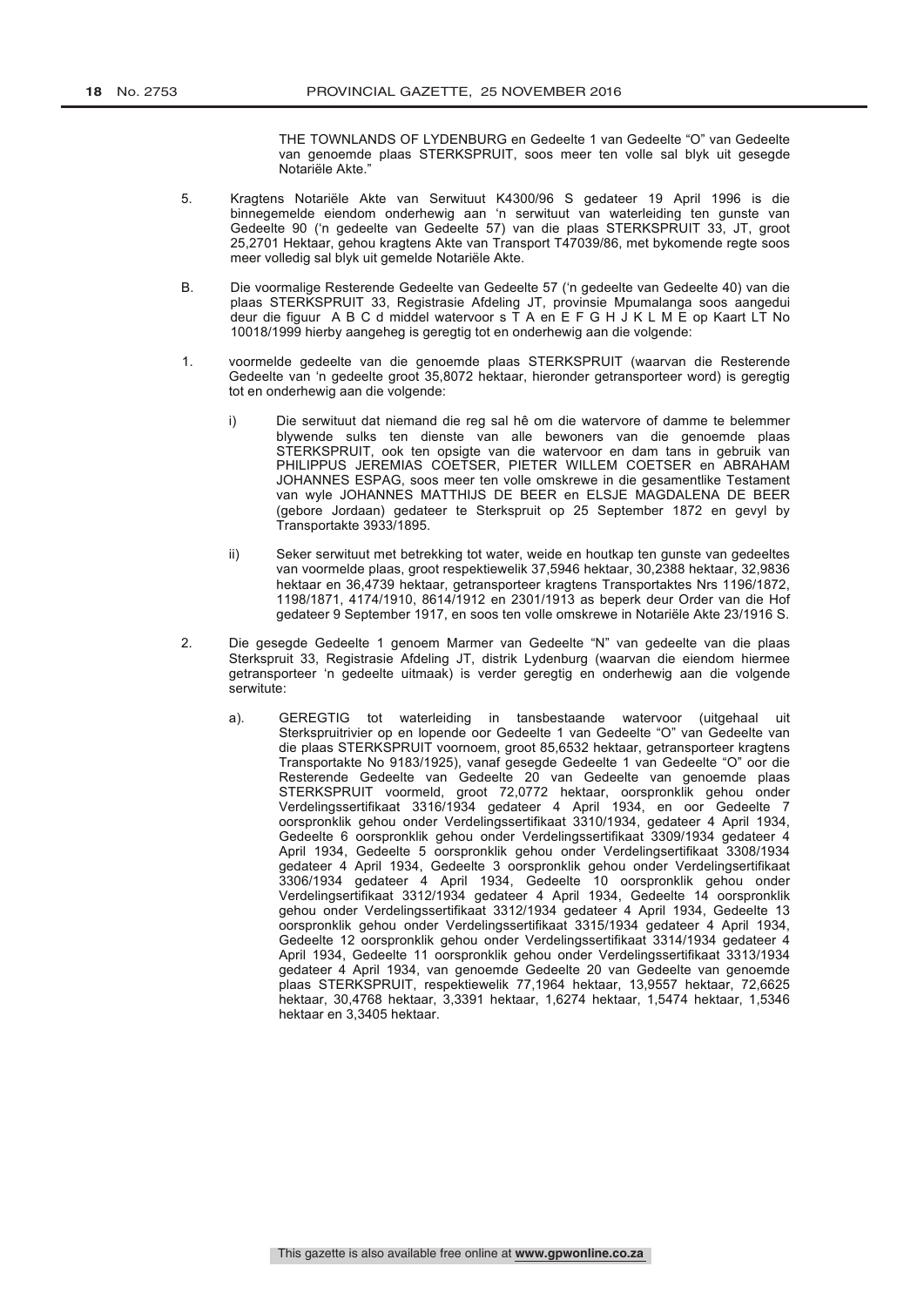b) ONDERWORPE aan die volgende serwitute:-

AAN waterleiding in tansbestaande watervoor (uitgehaal uit Sterkspruitrivier op en lopende oor Gedeelte 1 van Gedeelte "O" van Gedeelte van die genoemde plaas STERKSPRUIT), vanaf gesegde Gedeelte 1 van Gedeelte "O" oor die resterende Gedeelte van Gedeelte 20 van Gedeelte van die genoemde plaas STERKSPRUIT, groot 72,0772 Hektaar, gehou as voormeld, en oor Gedeeltes 7, 6, 5, 3, 10, 14, 13, 12, 11 voormeld, en Gedeelte 40 van Gedeelte 20 van Gedeelte van die plaas STERKSPRUIT voormeld ten gunste van die eienaars of toekomstige eienaars van Gedeelte 2 van genoemde Gedeelte 20 van Gedeelte van Sterkspruit, voormeld, groot 3,3548 hektaar, oorspronklik gehou onder Verdelingssertifikaat 3305/1934 gedateer 4 April 1934, en van Gedeelte 9 oorspronklik gehou onder Verdelingssertifikaat 3312/1934 gedateer 4 April 1934, en oor gesegde Gedeelte 9 ten gunste van gesegde Gedeelte 2.

- 3. VOORMELDE Gedeelte 1 genoem Marmer van Gedeelte "N" van Gedeelte van die plaas STERKSPRUIT 33, Registrasie Afdeling JT distrik Lydenburg (waarvan die eiendom hieronder getransporteer 'n gedeelte uitmaak) is onderworpe aan sekere regte van watervoor, pyplyn en water passaat ten gunste van seker gedeeltes van die dorpsgronde van Lydenburg 100, JT distrik Lydenburg, soos meer ten volle sal blyk uit Notariële Akte 177/1934 S.
- 4. KRAGTENS Notariële Akte 487/1953 S gedateer 18 Junie 1953 en geregistreer op die 20ste Junie 1953, is die eiendom hiermee getransporteer onderhewig aan:
	- i) 'n Serwituut van watervoor, pyplyn en ander regte soos gemerk deur die letters A, B, X op die Kaart aan gesegde Notariële Akte geheg;
	- ii) 'n Serwituut om Elektrisiteit te lei oor die eiendom ten gunste van die Stadsraad van Lydenburg, en
	- iii) 'n Verdere Serwituut van pyplyn ten gunste van die Republiek van Suid-Afrika as die eienaar van Gedeelte 5 van The Townlands of Lydenburg en Gedeeltes 3 en 4 van Gedeelte 20 van Gedeelte van genoemde plaas Sterkspruit, en Gedeelte D van genoemde plaas Sterkspruit, en die Stadsraad van Lydenburg as eienaar van die Resterende Gedeelte van Gedeelte 39 en Resterende Gedeelte van Gedeelte van THE TOWNLANDS OF LYDENBURG en Gedeelte 1 van Gedeelte "O" van Gedeelte van genoemde plaas STERKSPRUIT, soos meer ten volle sal blyk uit gesegde Notariële Akte.
- 5. Kragtens Notariële Akte van Serwituut K4300/96 S gedateer 19 April 1996 is die binnegemelde eiendom onderhewig aan 'n serwituut van waterleiding ten gunste van Gedeelte 90 ('n gedeelte van Gedeelte 57) van die plaas STERKSPRUIT 33, JT, groot 25,2701 Hektaar, gehou kragtens Akte van Transport T47039/86, met bykomende regte soos meer volledig sal blyk uit gemelde Notariële Akte."

#### 3. CONDITIONS OF TITLE

- (1) All erven shall be subject to the following conditions imposed by the local authority in terms of the provisions of the Town Planning and Townships Ordinance, 1986.
	- (i) The erf is subject to a servitude, 2m wide, in favour of the local authority, for sewerage and other municipal purposes, along any two boundaries other than a street boundary and in the case of a panhandle erf, an additional servitude for municipal purposes 2m wide across the access portion of the erf, if and when required by the local authority: Provided that the local authority may dispense with any such servitude.
	- (ii) No building or other structure shall be erected within the aforesaid servitude area and no large-rooted trees be planted within the area of such servitude or within 2m thereof.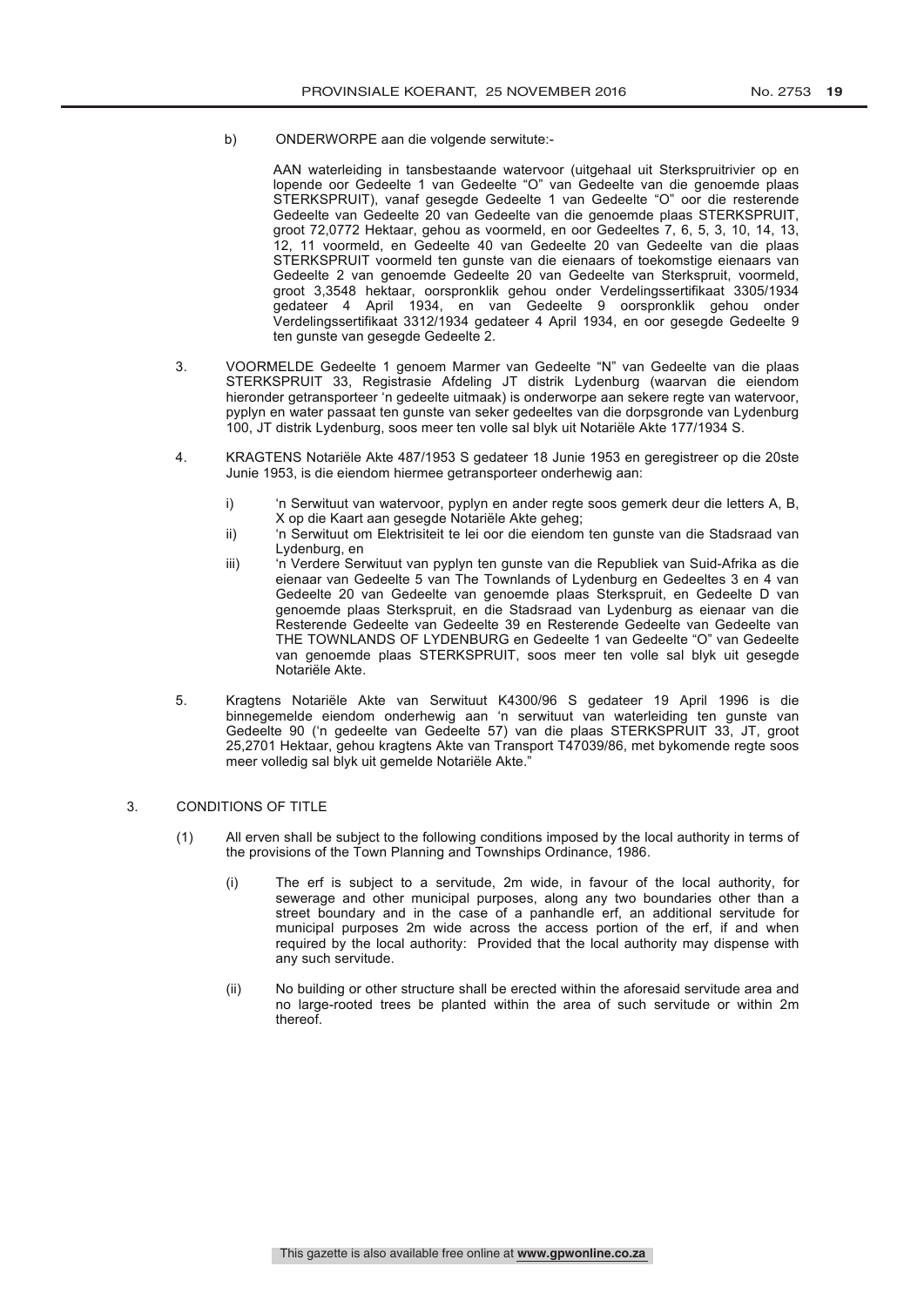- (iii) The local authority shall be entitled to deposit temporarily on the land adjoining the aforesaid servitude such material as may be excavated by it during the course of the construction, maintenance or removal of such sewerage mains and other works as it, in its discretion may deem necessary and shall further be entitled to reasonable access to the said land for the aforesaid purpose subject to any damage done during the process of the construction, maintenance or removal of such sewerage mains and other works being made good by the local authority.
- (2) A right of way servitude will be registered over Erf 6169, Lydenburg Extension 99 and Erf 6195, Lydenburg Extension 102, in favour of the owners of Erven 6279 to 6288, Lydenburg Extension 85 for access purposes.
- (3) Erf 6289 is whole subject to a servitude of right of way and for municipal services in favour of erven in Lydenburg Extension 99 and Lydenburg Extension 102.
- (4) All the erven with the exception of Erf 6289 will be subject to the following conditions in favour of the NPC to be created on transfer of the erven to any purchaser.
	- (i) Each and every owner of an erf in the township shall on transfer automatically become a member of the UITBREIDING 102 HUISEIENAARSVERENIGING (2013/141117/08) established for the Lydenburg Extension 85, Extension 99 and Extension 102 development (hereinafter referred to as the "Association") and the township owner shall procure that each erf be made subject to the following condition in favour of the Association:
	- (ii) Every owner of the erf or owner of any sub-divided portion of an erf or owner of any unit thereon, shall on transfer automatically become and shall remain a member of the Association and shall be subject to its Constitution until he/she ceases to be an owner as aforesaid and the property may not be transferred without the consent in writing of the association.

Mr. L.M Mokwena, Municipal Manager, Civic Centre, PO Box 61, LYDENBURG, 1120

#### **THABA CHWEU LOCAL MUNICIPALITY LYDENBURG ADMINISTRATIVE OFFICE LYDENBURG TOWN PLANNING SCHEME 1995 : AMENDMENT SCHEME 353/95**

The Thaba Chweu Local Municipality, Lydenburg Administrative Unit hereby, in terms of the provisions of Section 125(1) of the Town Planning and Townships Ordinance, 1986, declares that it has approved an amendment scheme, being an amendment of the Lydenburg Town Planning Scheme 1995, comprising the same land as included in the township of LYDENBURG EXTENSION 85 Township.

Map 3 and the scheme clauses of the amendment scheme are available for inspection at all reasonable times at the offices of Department of Agriculture, Rural Development and Land Administration, Nelspruit as well as the Municipal Manager, Thaba Chweu Local Municipality, Lydenburg Administrative Unit.

This amendment is known as Lydenburg Amendment Scheme 353/95.

Mr. L.M Mokwena, Municipal Manager, Civic Centre, PO Box 61, LYDENBURG, 1120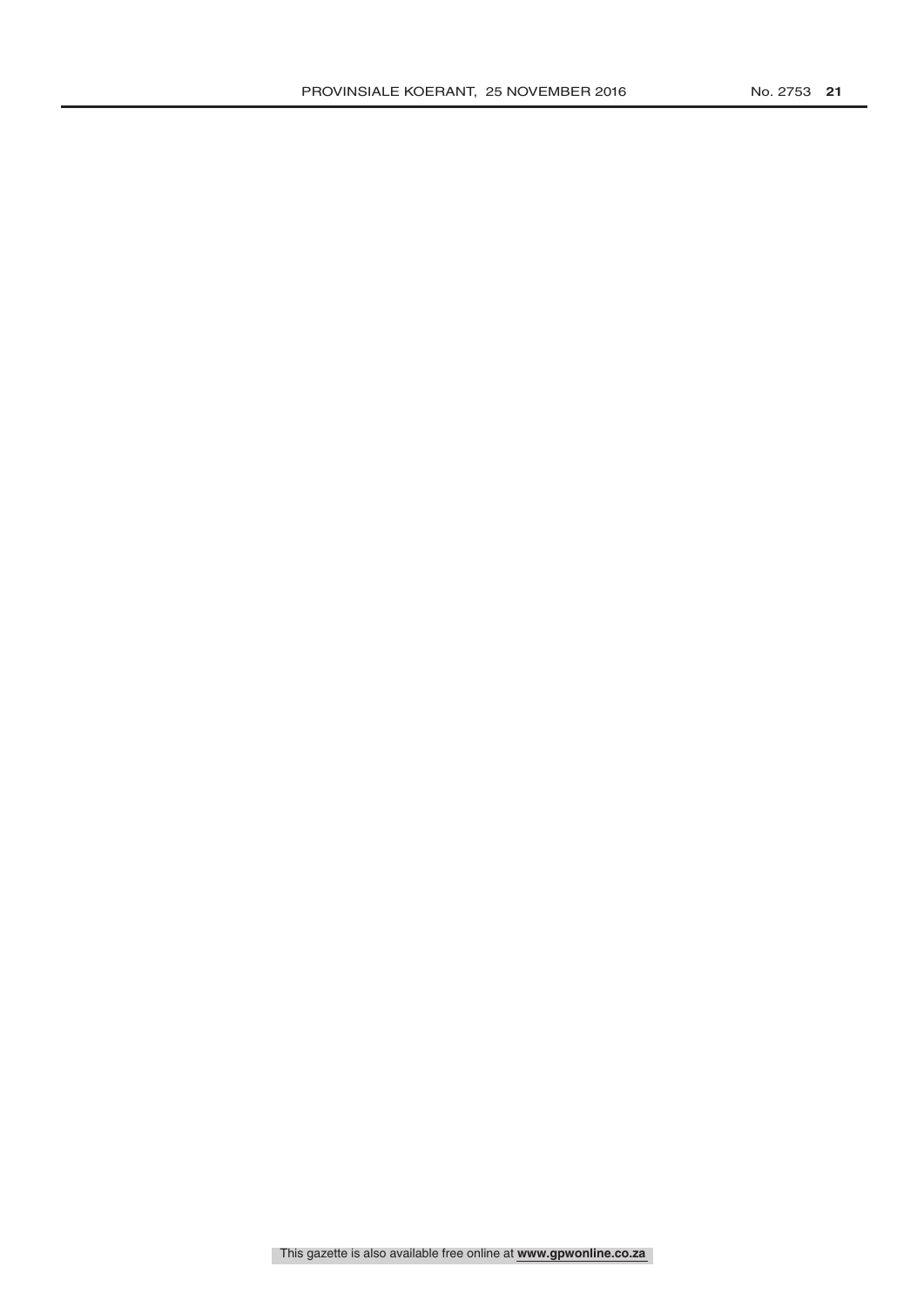This gazette is also available free online at **www.gpwonline.co.za**